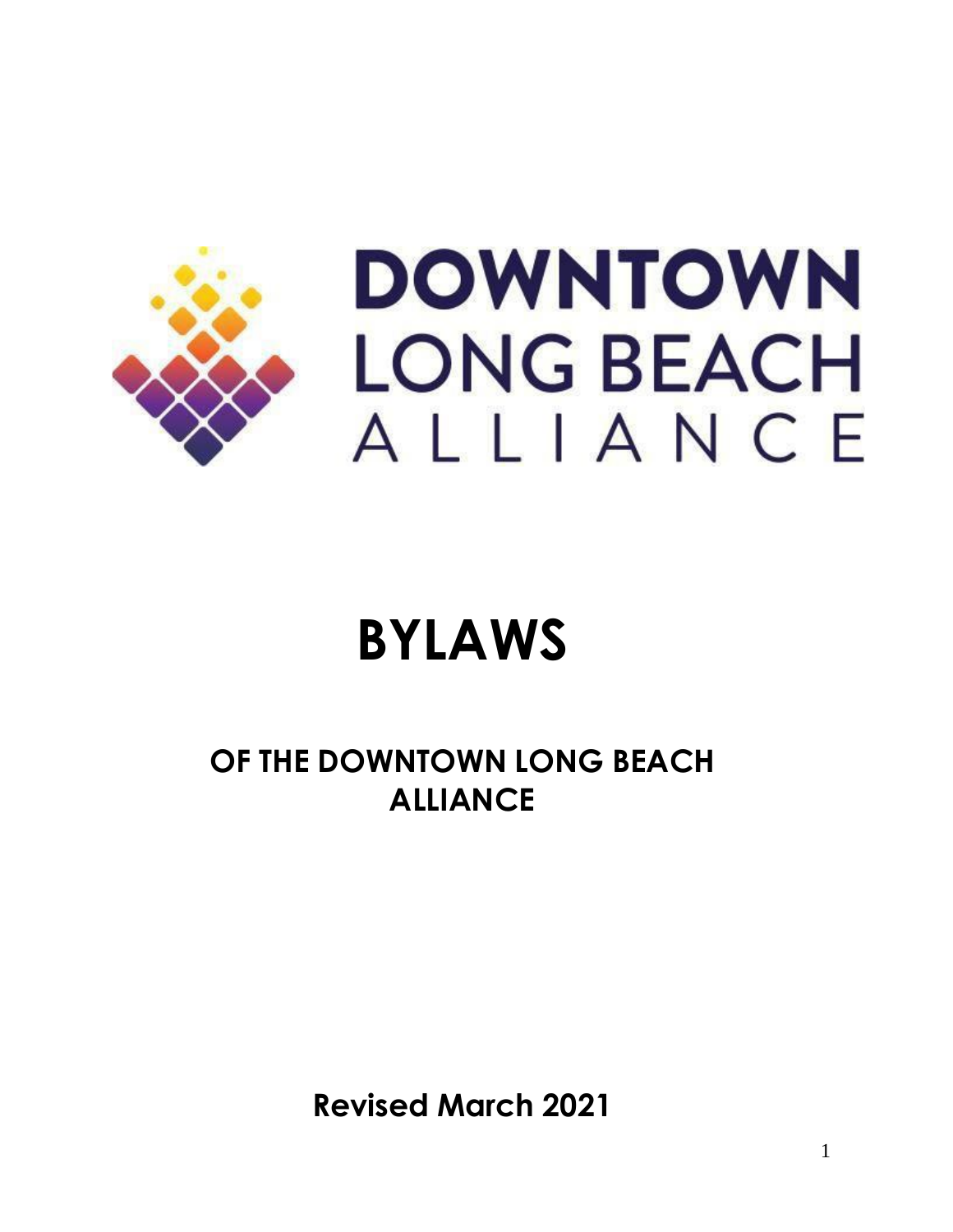# **Glossary of Terms:**

Directors: Includes all voting members of Board, elected or appointed

Advisors: Includes all non-voting appointees to the Board

Stakeholder: Any person, firm, corporation, or professional, engaged in a retail trade, providing a service or having a business, or owning residential, commercial or income generating property, or any other assessed entity within the Assessment Districts shall be a Stakeholder.

# **ARTICLE 1: NAME**

The name of this corporation is the Downtown Long Beach Alliance (hereinafter

referred to as the "Corporation").

# **ARTICLE 2: PRINCIPAL OFFICE**

The principal office for the transaction of the activities and affairs of this

Corporation shall be at such location as the Board of Directors may from time to time

determine.

# **ARTICLE 3: GENERAL AND SPECIFIC PURPOSES; LIMITATIONS**

# **Section 3.1: General and Specific Purposes**

The purpose of this Corporation is to engage in any lawful act or activity for which a corporation organized under the Mutual Benefit Corporation Law may for the mutual benefit of its members. In the context of these general purposes, the Corporation shall:

a. Conduct advertising campaigns for the benefit of all retail merchants, residential and commercial property owners, and professionals doing business in improvement districts in Downtown Long Beach, as established by ordinances adopted by the City of Long Beach and Management Plans by the Corporation as approved by the Long Beach City Council (herein after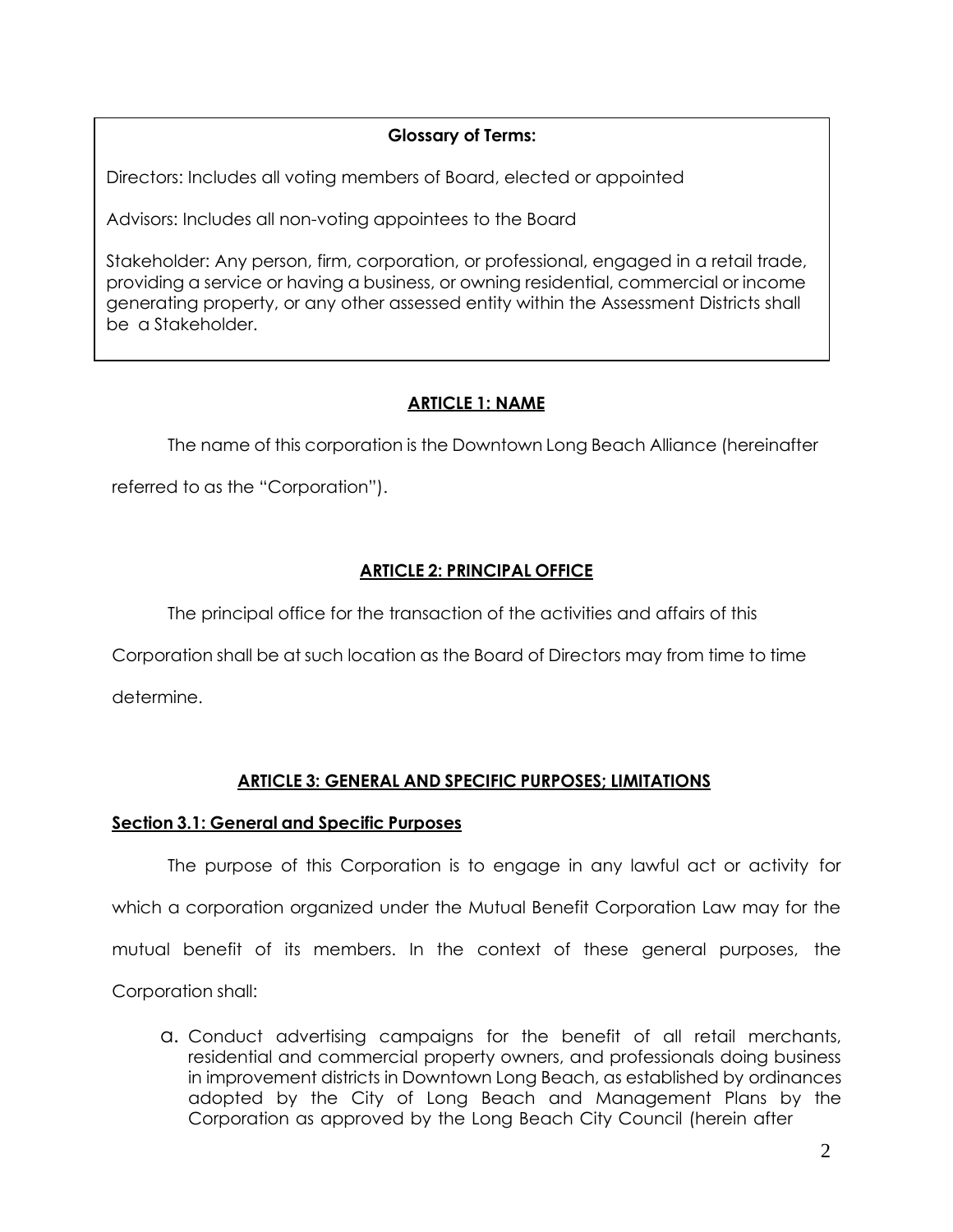referred to as "Improverhent Districts"), including stakeholders and nonstakeholders alike.

- b. Promote the common business interest of all merchants, residential and commercial property owners, and professionals doing business in the Assessment Districts, beneficial to stakeholders and non-stakeholders alike.
- c. Facilitate the exchange of business information and encourage business cooperation between and among all retail merchants, residential and commercial property owners, and professionals doing business in the Assessment Districts, including stakeholders and non-stakeholders alike.
- d. Promote higher business standards, seek better business methods, and encourage uniformity and cooperation between and among all retail merchants, commercial property owners, and professionals doing business in the Assessment District for assessed stakeholders and non-assessed dues paying members alike.

# **Section 3.2: Limitations**

In the context of the specific purposes listed in Section 3.1 above, the

Corporation shall not, except to insubstantial degree, engage in any activities or

exercise any powers that do not further the purposes of this Corporation. The following

additional limitations apply.

- (a) **Endorsement of Candidates**: The Corporation, which qualifies under Internal Revenue Service Code section 501 (c)(6) and is a recipient of funds from the City of Long Beach, will refrain from making contributions or endorsing any candidate seeking political office.
- (b) **Property**: The property, assets, profits, and net income of this Corporation are dedicated irrevocably to the purposes set forth in Section 3.1 above. No part of the profits or net earnings of this Corporation shall ever inure to the benefit of any of its directors, trustees, officers, members, employees, or the benefit of any private individual except that the Corporation shall be authorized and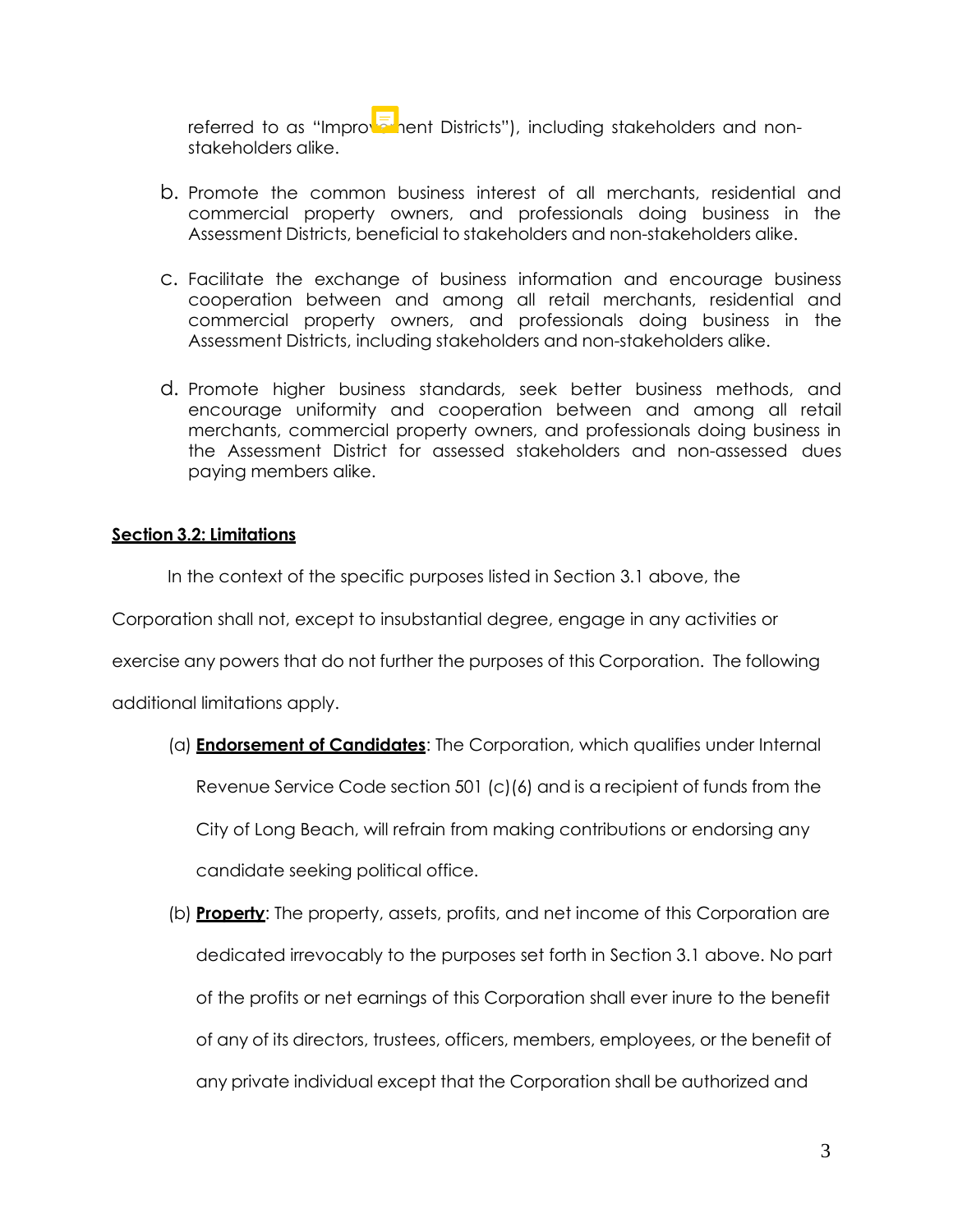empowered to pay reasonable compensation for services rendered and to make payments and distributions in furtherance of the purposes set forth in Article 3 hereof.

- (c) **Dissolution**: Upon the winding up and dissolution of this Corporation, after paying or adequately providing for the payment of the debts, obligations, and liabilities of the Corporation, the remaining assets of the Corporation shall be distributed to a nonprofit fund, foundation, or corporation which is organized and operated exclusively for mutual benefit purposes and which has established its tax-exempt status under Section 501(c)(6) of the Internal Revenue Code of 1986 (or the corresponding provision of any future United States Internal Revenue Law), whichever form of distribution is approved by the Directors and Members of this Corporation.
- (d) **I. R. S. § 501(c)(6) Requirements**: Notwithstanding any other provision of these Bylaws, this Corporation shall not, except to insubstantial degree, carry on or engage in any activities or exercise any powers that are not in furtherance of the purposes of this Corporation, and the Corporation shall not carry on any other activities not permitted to be carried on by a corporation with a taxexempt status under Section 501(c)(6) of the Internal Revenue Code of 1986 (or corresponding provisions of any future United States Internal Revenue Law.)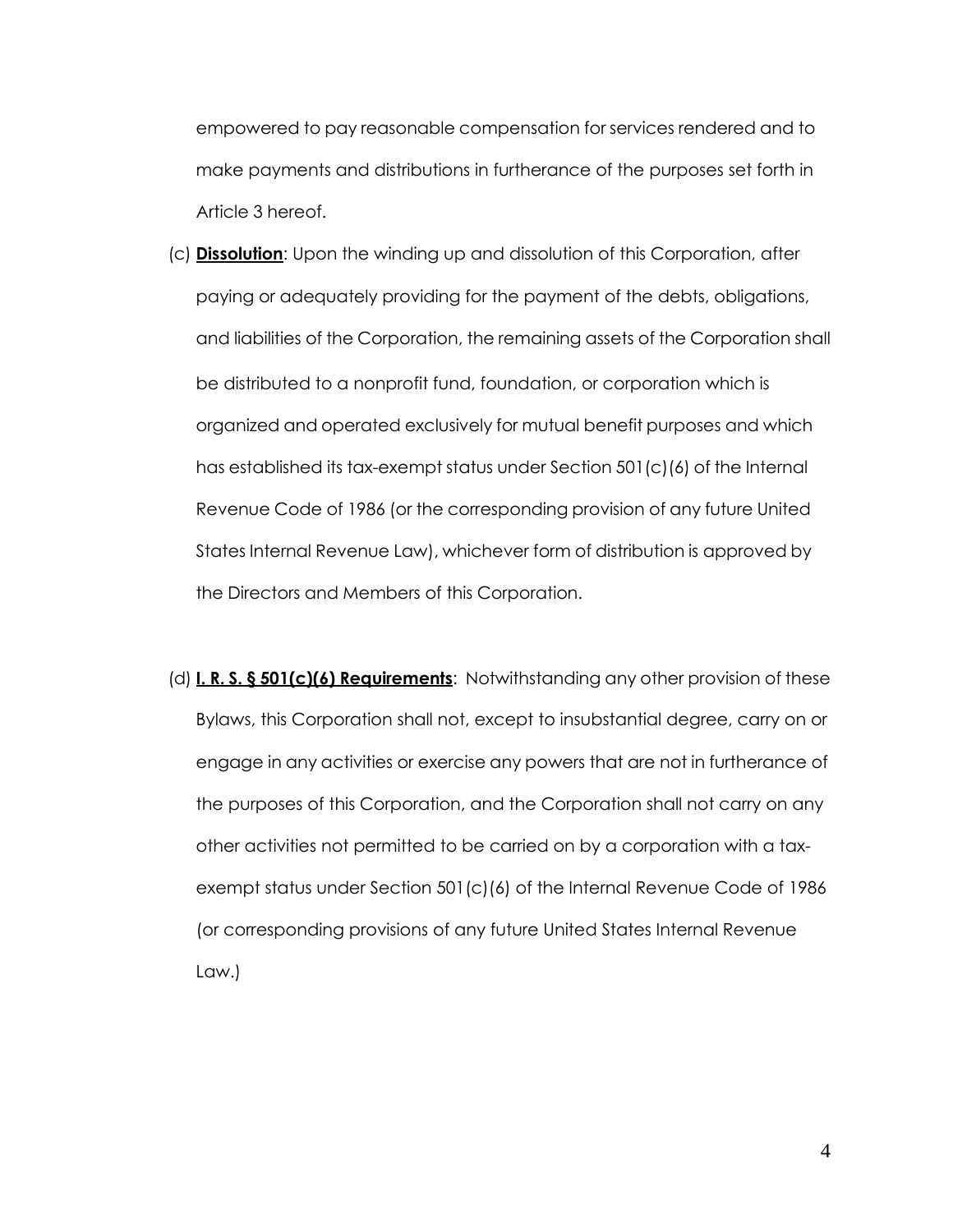(e) **Brown Act**: All meetings of the Corporation regarding its membership, directors, and committees shall be noticed and conducted in accordance with the requirements of the Ralph M. Brown Act (Section 54950 et seq. of the Government Code of the State of California). More information on the Brown Act can also be found in the Code of Ethics and Conduct.

#### **ARTICLE 4: CONSTRUCTION AND DEFINITIONS**

Unless the context requires otherwise, the general provisions, rules of construction and definitions in the California Nonprofit Corporation Law shall govern the construction of these Bylaws. Without limiting the generality of the preceding sentence, the masculine gender includes the feminine and neuter, the singular includes the plural, the plural includes the singular, and the term "person" includes both a legal entity and a natural person.

#### **ARTICLE 5: BOUNDARIES OF AREAS AND ZONES**

The boundaries shall be as determined by the Board, with all necessary approvals from the City of Long Beach. During an election year, any boundary amendments shall be approved by the Board before April 30. Refer to "Appendix I: Election Procedures of the Downtown Long Beach Alliance" for boundary descriptions.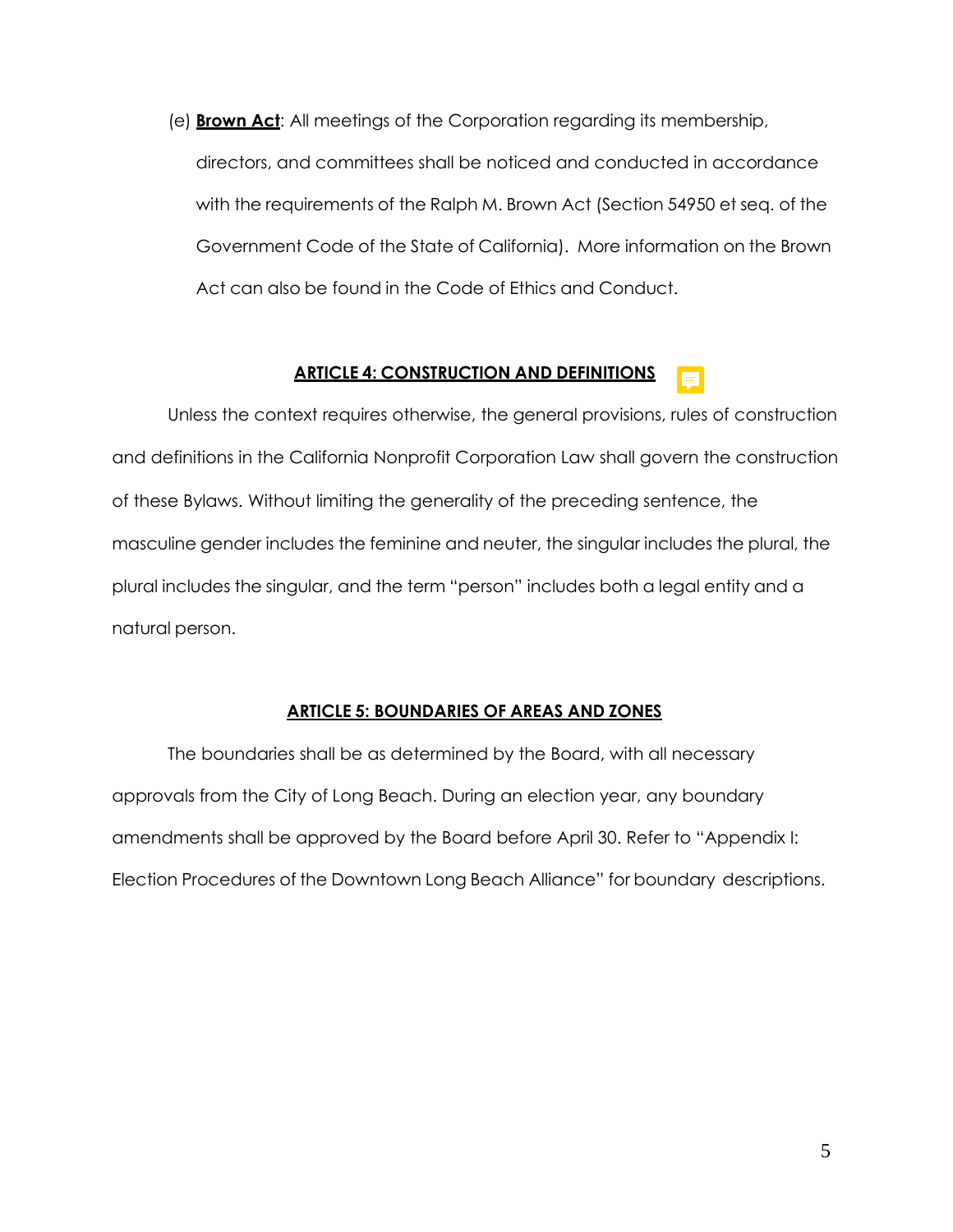# **ARTICLE 6: THE STAKEHOLDER**

# **Section 6.1: The Stakeholder**

Any person, firm, corporation, or professional, engaged in a retail trade,

providing a service or having a business, or owning residential, commercial or income

generating property, or any other assessed entity within the Assessment Districts shall be

a Stakeholder.

# **Section 6.2: Stakeholder Categories**

The membership of the Association from within the City of Long Beach shall

consist of the following categories:

**East Village Marketing Area.** Assessed stakeholder or nonassessed dues-paying (voluntary) members who represent licensed persons, firms, corporations, or professionals doing business within the boundaries of the East Village Marketing Area.

**North Pine Marketing Area.** Assessed stakeholder or nonassessed (voluntary) members who represent licensed or non-licensed persons, firms, corporations, or professionals doing business within the boundaries of the North Pine Marketing Area.

Pine Avenue Marketing Area. Assessed stakeholder or nonassessed dues-paying (voluntary) members who represent licensed or non-licensed persons, firms, corporations, or professionals doing business within the boundaries of the Pine Avenue Marketing Area.

**Waterfront Marketing Area.** Assessed stakeholder or nonassessed dues-paying (voluntary) members who represent licensed or non-licensed persons, firms, corporations, or professionals doing business within the boundaries of the Waterfront Marketing Area.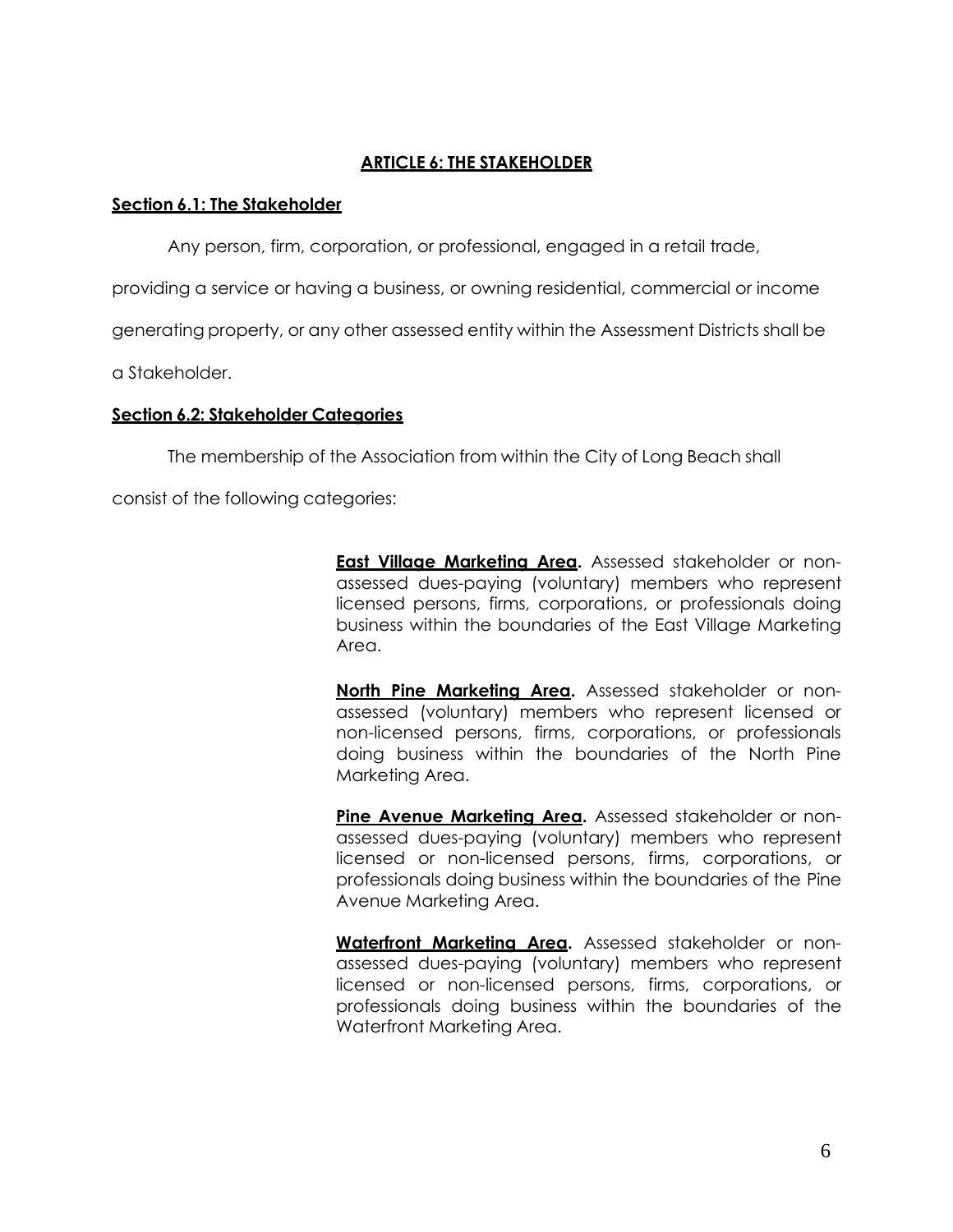**West Gateway Marketing.** Assessed stakeholder or nonassessed dues-paying (voluntary) members who represent licensed or non-licensed persons, firms, corporations, or professionals doing business within the boundaries of the West Gateway Marketing Area.

**Voluntary.** Non-assessed dues-paying (voluntary) members who represent licensed or non-licensed persons, firms, corporations, organizations, or professionals doing business within the PBID and DPIA are voluntary dues paying members.

**Standard.** Assessed property owners or representatives of property owners who own commercial, residential, or revenue-generating property in the Downtown Property Based Improvement District Standard Benefit Zone.

**Premium.** Assessed property owners or representatives of property owners who own, commercial, residential, or revenue-generating property in the Downtown Property Based Improvement District Premium Benefit Zone.

**City of Long Beach.** Commercial or revenue-generating property owned by the City of Long Beach within the boundaries of the PBID*.*

# **Section 6.3: Rights of Membership**

Members in good standing shall have the right to vote, as set forth in these Bylaws, on the election of directors, on the disposition of all or substantially all the assets of the Corporation, on any merger and its principal terms and any amendment of those terms, and on any election to dissolve the Corporation. In addition, members shall have rights afforded members under the California Nonprofit Mutual Benefit Corporation Law.

# **Section 6.4: Transfer of Membership**

No membership or right arising from membership shall be transferred.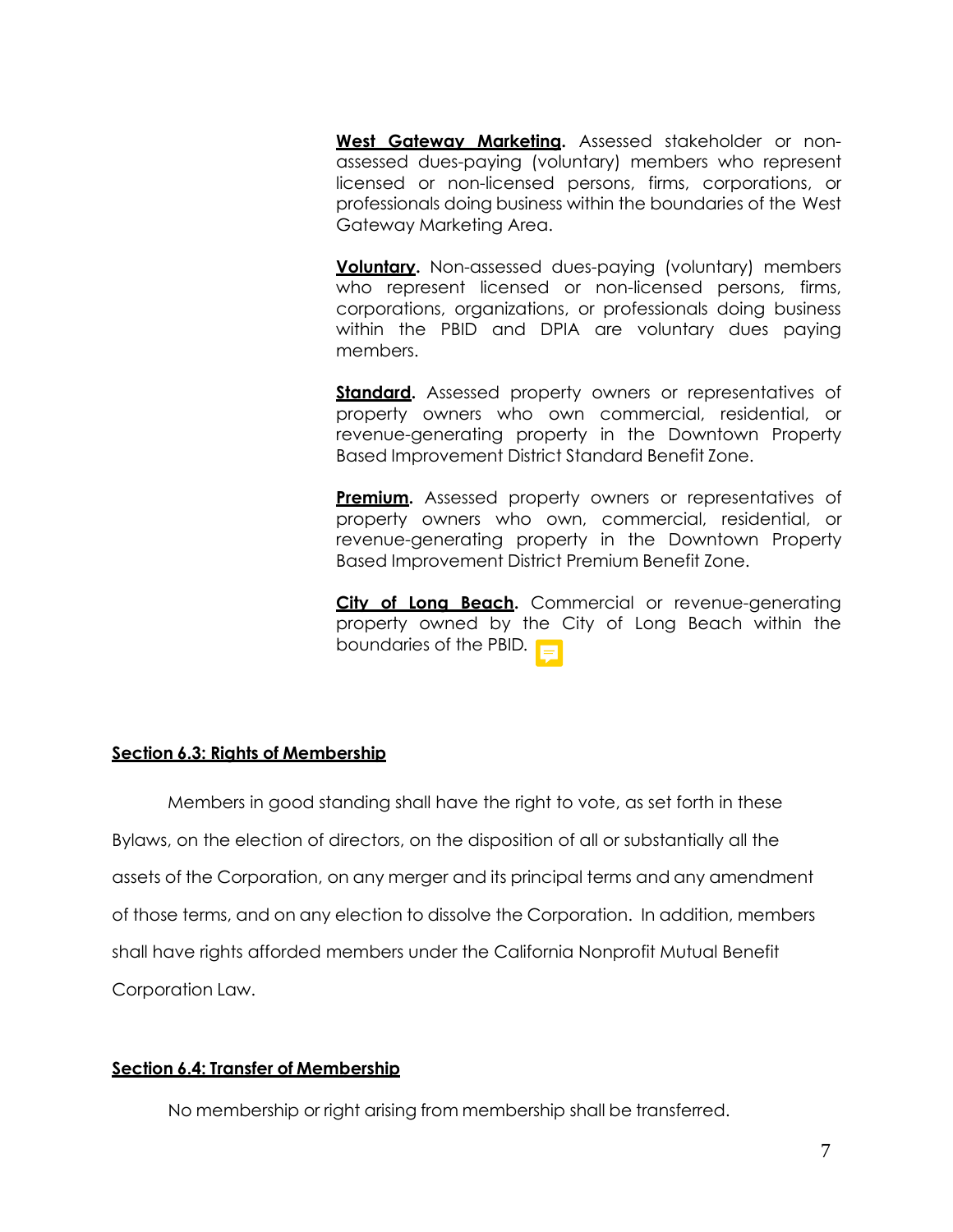# **ARTICLE 7: VOLUNTARY DUES**

# **Section 7.1: Application**

An application is required for all voluntary dues-paying members. Applications shall be made in writing and when approved by the President and CEO shall be announced monthly at the Board of Directors meeting.

#### **Section 7.2: Termination**

Membership for voluntary dues-paying members in this Corporation may be terminated by death, removal, dissolution of business or through voluntary withdrawal by thirty days written notice of such intention. City licensed members of the Corporation shall automatically be terminated when they are no longer licensed by the City.

# **Section 7.3: Voluntary Membership Dues**



#### **ARTICLE 8: DIRECTORS, EXECUTIVE COMMITTEE, AND MANAGEMENT**

#### **Section 8.1: General and Specific Powers of the Board**

Subject to the provisions and limitations of the California Nonprofit Mutual Benefit Corporation Law, the Ordinances adopted by the City of Long Beach, any contractual agreements entered into with the City of Long Beach relating to any action required to be approved by Corporation Members, the Articles of Incorporation, the Bylaws of this Corporation, and the Code of Ethics and Conduct, the Corporation's activities and affairs shall be managed, and all corporate powers shall be exercised, by or under the direction of the Board.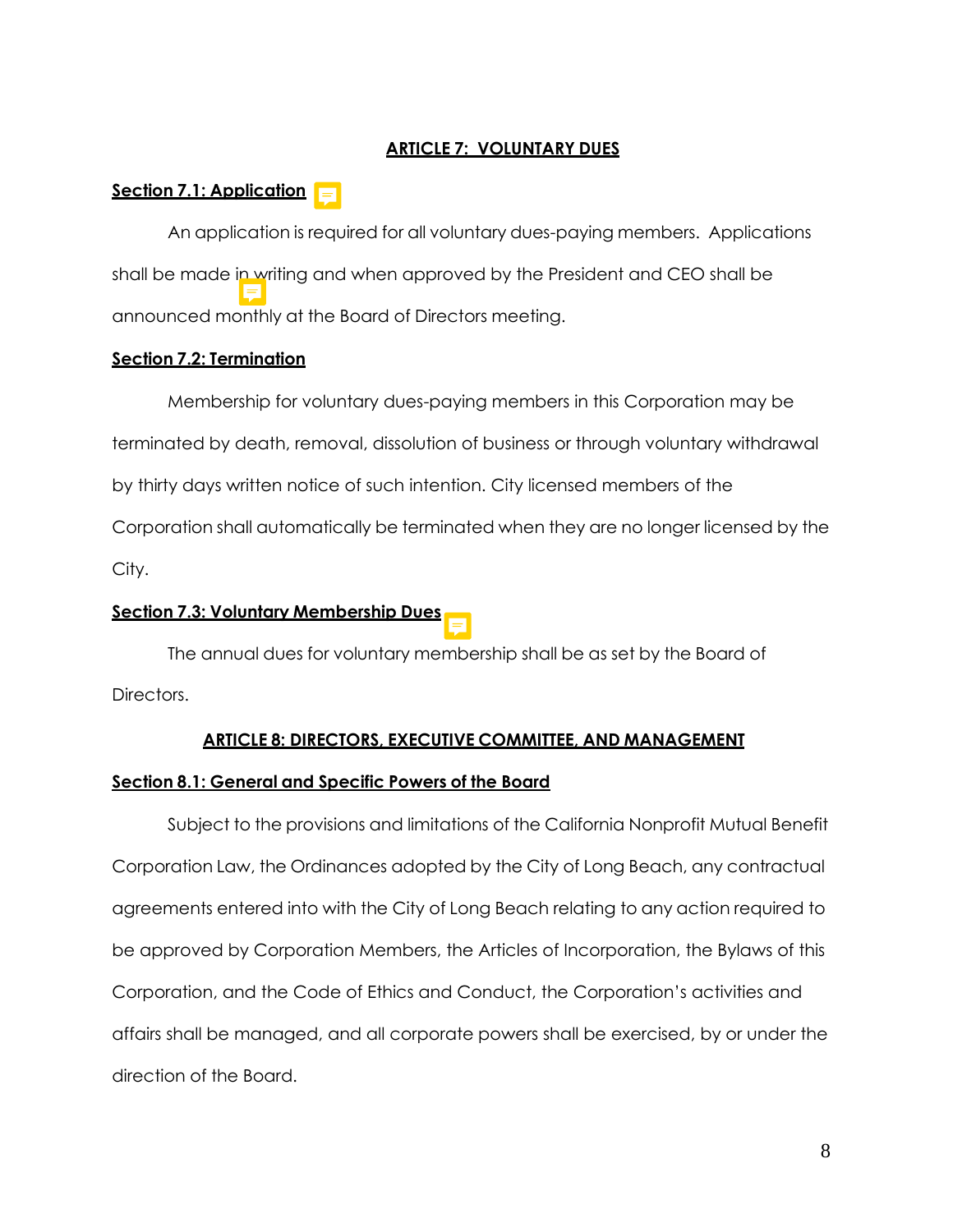# **Section 8.2: Standard of Care**

All directors shall be required to serve on a minimum of one committee each year of their term. Each director shall perform such duties in good faith, in a manner such directorbelieves to be in the best interest of the Corporation and its Members, and with such care including reasonable inquiry, using ordinary prudence, as a person in a like position would use under similar circumstances and in accordance with the Code ofEthics and Conduct.

(A) In performing duties, a director shall be entitled to rely on information, opinions, reports, or statements, including financial statements and other financial data, in which case prepared or presented by:

- (i) One or more employees of the Corporation or employees of the bookkeeper or other administrative body employed by the Corporation whom the director believes to be reliable and competent in matters presented, the administrator appointed by the City, counsel, independent accountants, or other persons as to matters which the director believes to be within such person's professional or expert competence, or
- (ii) A Committee of the Board as to matters within its designated authority, which committee the director believes to merit confidence, so long as in any such case, the director acts in good faith, after reasonable inquiry when the need, therefore, is indicated by the circumstances and without knowledge that would cause such reliance to be unwarranted.

#### **Section 8.3: Board Composition**

The Board will consist of twenty-one Directors and up to nine Advisors and Honorary Directors, as required by these Bylaws or as designated by the Board.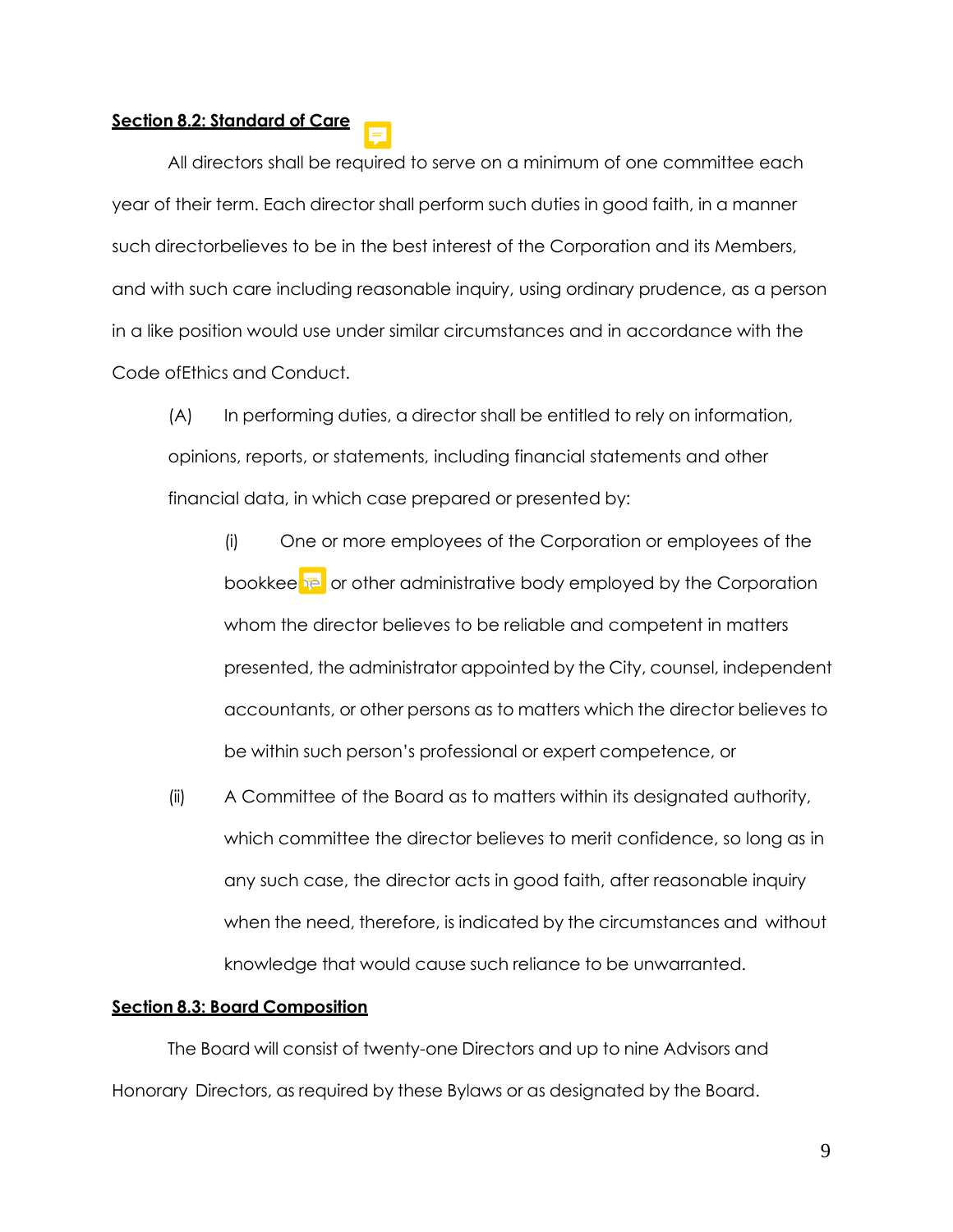# **Section 8.4: Qualifications for Directors**

(i) To be eligible as a director a director must be a representative of a property or business subject to, and not in default of, the assessment under the Ordinances adopted by the City of Long Beach. For the purpose of this paragraph only, a representative shall be any Board member or officer of a Corporation (or the equivalent of any other legal entity), a general partner, a sole proprietor, or any employee designated as representative or agent thereof.

# **Section 8.5: Members of the Board of Directors**

Representation on the Board shall consist of the following:

- a. One member from each of the following categories:
	- 1. DPIA Marketing Areas consisting of the East Village, North Pine, Pine Avenue, Waterfront, and the West Gateway who will serve for two years.
	- 2. PBID City-owned property.  $\boxed{=}$
- b. Four members from PBID Premium Service Area, who will serve for two year each.
- c. Four members from PBID Standard Service Area, who will serve for two years each.
- d. **Resident.** Downtown residents will have three voting members on the DLBA Board, one from the First Councilmanic District, one from the Second Councilmanic District, and one from the PBID. Residential stakeholders from the First and Second Council Districts are therefore required to be residents from their respective council districts and from within the larger of the two Assessment District boundaries. PBID stakeholder most be representative from the PBID. All three of the aforementioned residential representatives will be eligible to serve on the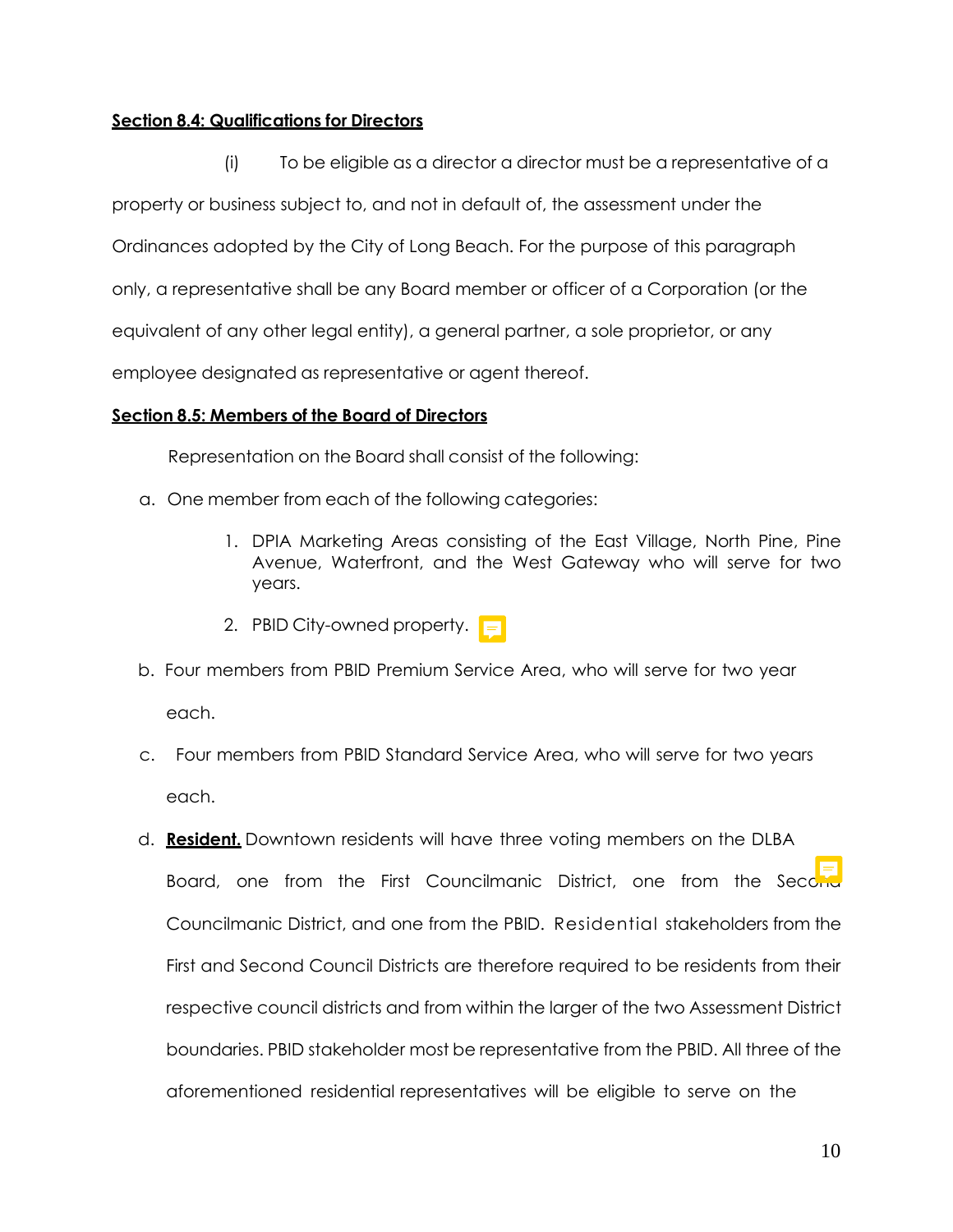Executive Committee or as an officer of the Board.

- e. **.Four At-Large Seats**. Executive Committee shall present names to fill the At-Large seats for Board approval. At-Large appointees are required to be stakeholders from within the District boundaries, are entitled to vote and serve on the Executive Committee or as an officer and shall serve for twoyear periods.
- f. **Advisors**. Advisors are appointed by the DLBA Board to serve two-year terms. Advisors shall not be entitled to vote, nor to serve as officers or on the Executive Committee. The following shall be represented on the Board of Directors as Advisors:
	- **•** First Councilmanic District



- California State University, Long Beach
- Downtown Representative (within the boundaries of the largest of the two Districts, which may include by is not limited to renters)
- A maximum of five (5) Advisors selected by the Executive Committee and approved by the Board.
- g. **City Representative**. The City of Long Beach will have one voting member

on the DLBA Board. The City Manager or their designee will represent

the City and assume this Board seat as well as a seat on the

Executive Committee. The City representative shall be ineligible to

serve as an officer of the Board.

h. **Honorary**. Honorary Directors are appointed by the DLBA Board based on their historical contributions to the Downtown community and DLBA Board. Honorary Directors are appointed by the DLBA Board to indefinite terms and have all rights and privileges of appointed Advisors. Honorary Directors shall not be entitled to vote, nor to serve as officers on the Executive Committee.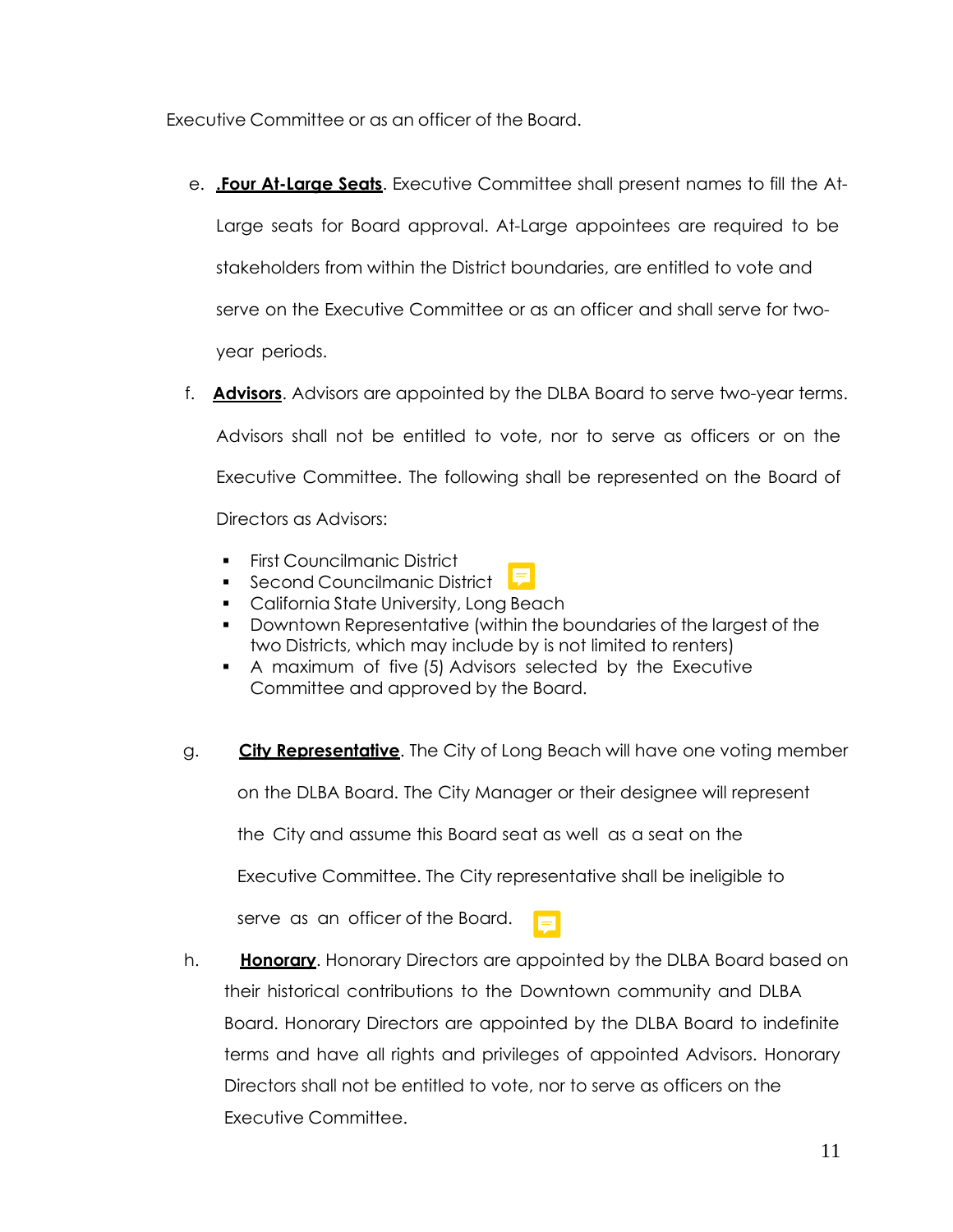i. **Past Chair Seventh Year Seat:** This year is provided to a current Chair who has termed out after serving 3 two-year terms and is granted a seventh year to complete his term as Past-Chair.

#### **Section 8.6: Board Action**

- A. **Quorum**: The presence in person of a majority of directors entitled to vote at any meeting of the Board of Directors shall constitute a quorum for the transaction of business, except to consider financial matters or to adjourn as provided in this Section below. Every act or decision taken by a majority of directors present and voting at a meeting, duly held at which a quorum was present, shall be regarded as an act of the Board of Directors.
- B. **Adjournment**: A majority of the directors present may adjourn any meeting to another time and place as long as that action complies with the Brown Act.

#### **Section 8.7: Executive and Administrative Committees**

The Executive Committee of the Corporation shall consist of up to nine members: the officers (Chairperson, Chair-Elect, Secretary, Treasurer), the Immediate Past Chairperson of the Corporation, the City representative, and up to three additional members. All Board members are eligible to serve on the Executive Committee. The City representative is ineligible to serve as an Officer.

Executive Committee meetings are called and presided over by the Chairperson with direction and concurrence from a majority of the Board of Directors. The Executive Committee shall have the authority on behalf of the Board of Directors to act on any matter involving the corporation, if in the discretion of the Executive Committee the urgency of the issue requires action before the next Board of Directors meeting. Such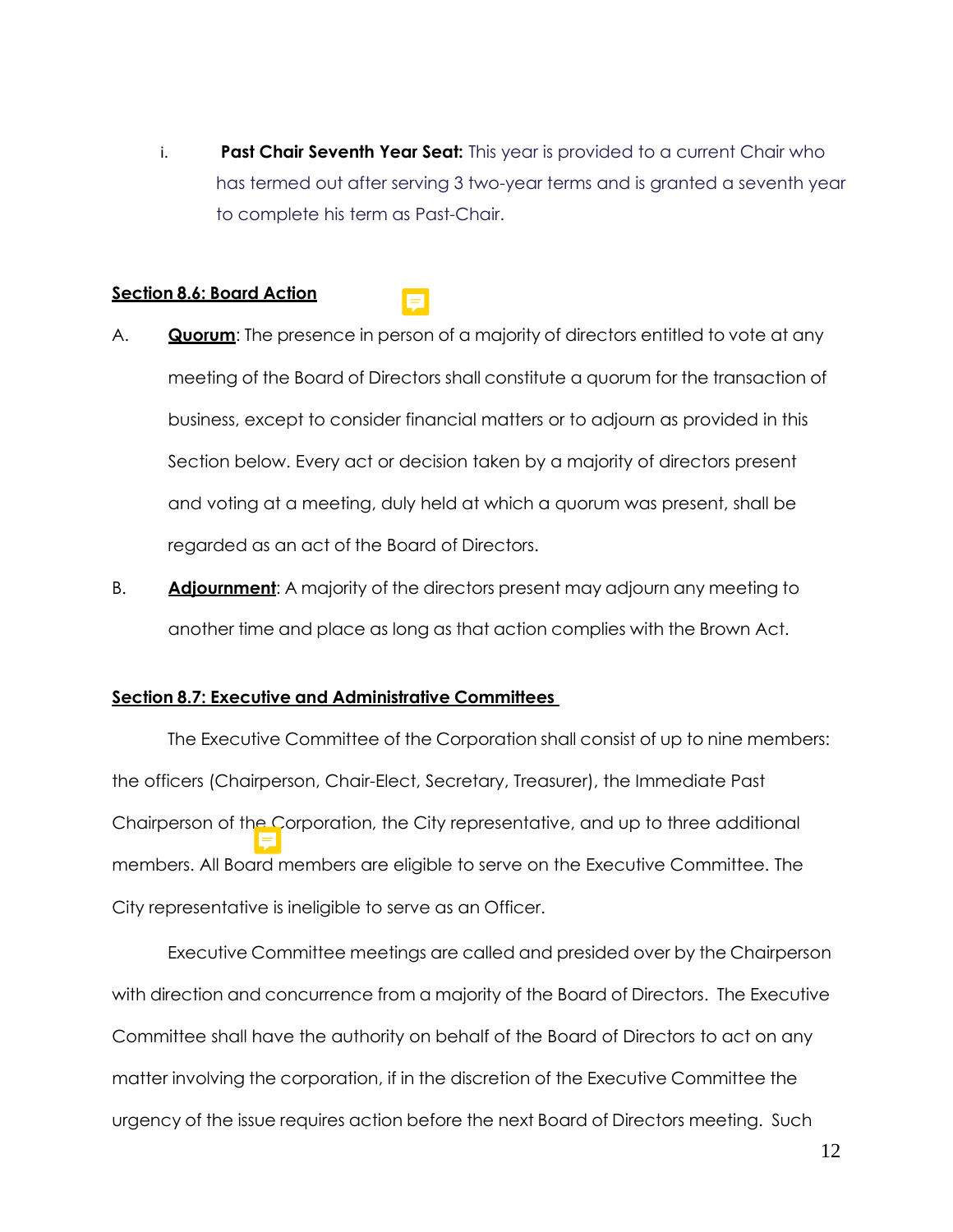action shall align with other discussions of the Board of Directors. Such action shall be reported to the Board at the next meeting.

The Executive Committee and/or Board of Directors shall vote and subsequently approve the Chairperson of all Programming Committees, in addition to all members of the Finance Committee, Audit Committee and Governance Committee. Programming Committee members shall be approved by the Governance Committee.

If any Executive Committee Director misses three consecutive regular Executive Committee meetings or misses one third of the regularly scheduled meetings in a oney e a r period, the Board may declare that member's seat vacant. The Board vote may be conducted by slate vote. In the case of extenuating circumstances, special consideration may be considered by the Board.

The Finance Committee shall consist of up to nine members and be chaired by the Treasurer of the Board of Directors.

The Audit Committee shall consist of up to five members and not more than 40 percent (40%) of its membership may come from the Finance Committee. The committee Chairperson may not be a member of the Finance Committee.

#### **Section 8.8: Programming Committees**

- A. The Chairperson shall be empowered to create such Committees or Task Forces (hereafter referred to as Committees) as may be deemed necessary for the conduct of the affairs of the Corporation, subject to the approval of the Board of Directors.
- B. It shall be the function of the Committee to investigate and make recommendations. No Committee shall have the power to commit the Corporation on any matter of general policy, contractual obligations, or funding decisions other than previously identified and approved by the Board of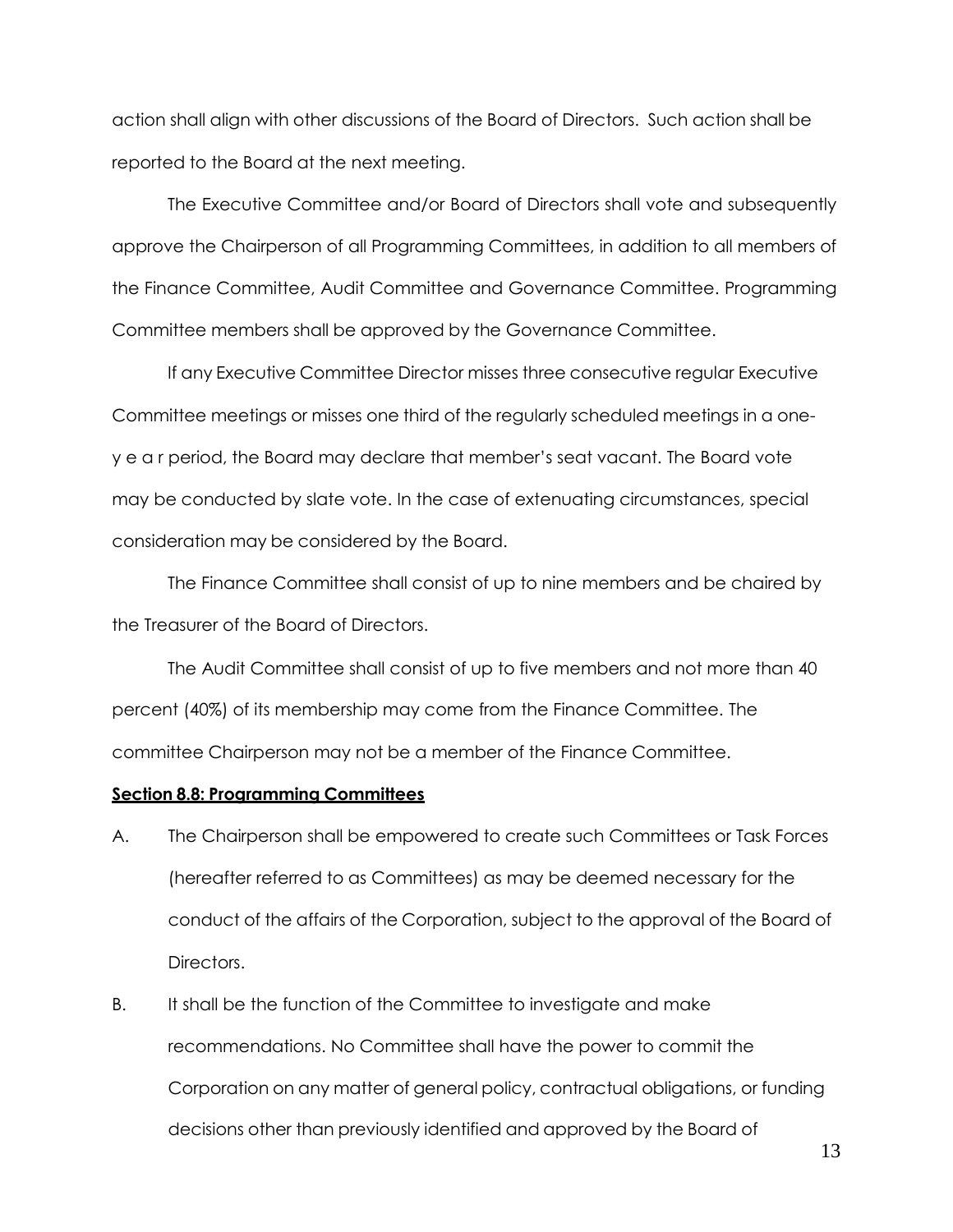Directors. It is the intent of this section to provide that Committees shall have the authority to decide matters of interest to such Committees only and to recommend to the Board of Directors for decision of all policy matters.

- C. Meetings of the Committees may be called any time by the Board of Directors, Chairperson or by the Chairperson of such Committees.
- D. The Chairperson of the Committee must be a current Board member of the Corporation, in good standing, and shall be selected and appointed by the DLBA Chairperson and approved by the Executive Committee.
- E. Committee Chairperson and staff shall conduct interviews of nominees for the Committee and report recommendations to the Governance Committee for approval. In consideration of nominees, priority should be given to stakeholder representation of the Corporation's marketing and service areas.
- F. Chairperson and Committee members shall be appointed for one-year term(s). Committees are not to exceed nine voting members. Committee positions are at will and are eligible for review at any time. All terms expire at the end of the fiscal year. Programming Committees are but not limited to: Marketing & Special Events, Public Realm, Public Safety, and Economic Development.
- G. If any Committee member misses three consecutive regular meetings or misses one third of the regularly scheduled meetings in a one-year period, the Committee Chairperson may declare that member's seat vacant. In the case of extenuating circumstances, special consideration may be taken by the Committee Chairperson.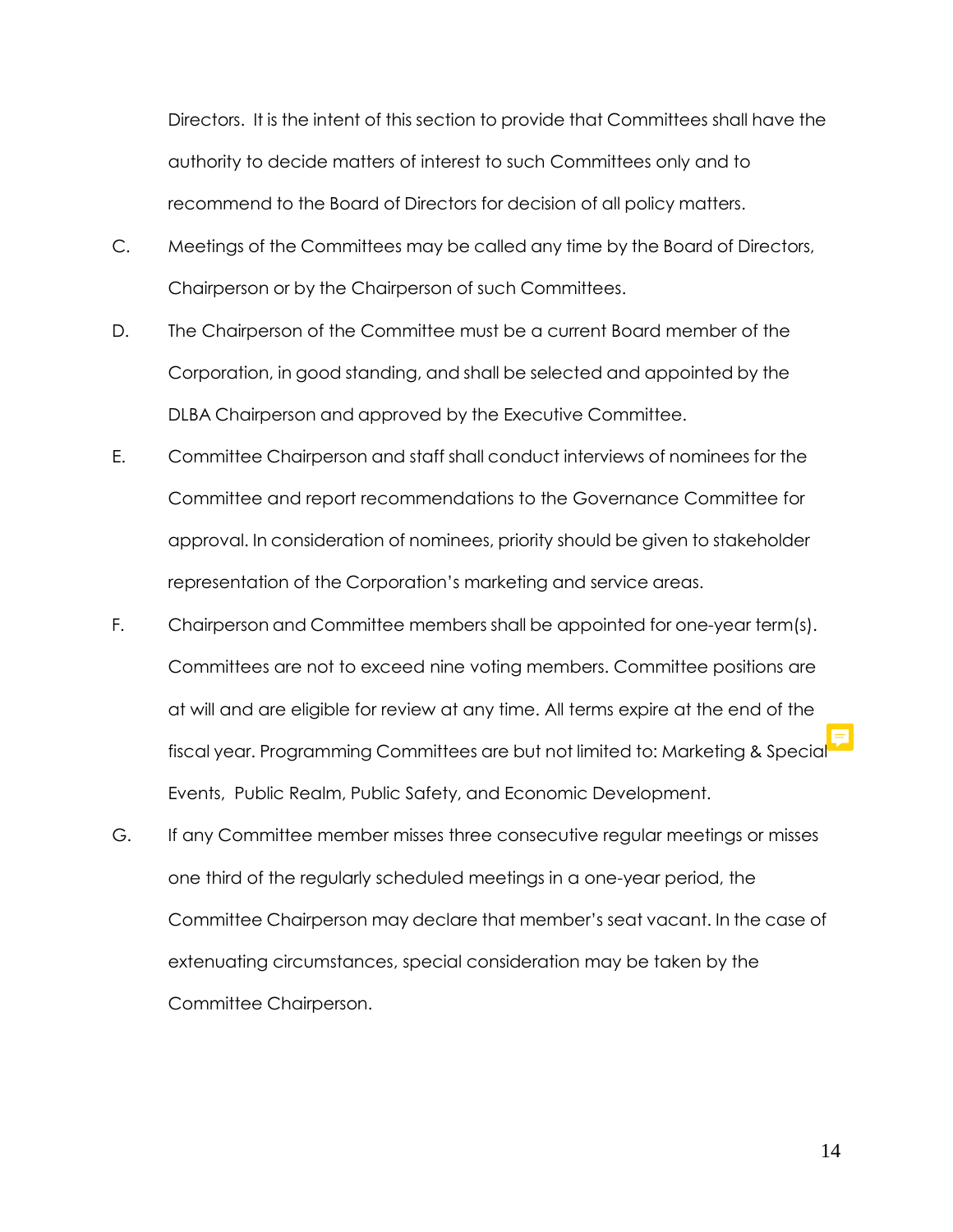#### **Section 8.9: Association Management**

Upon recommendation from the Executive Committee, the DLBA Board of Directors may appoint or terminate an Executive Director or President/CEO and Staff or contract with an Organization to conduct and perform the administrative and management responsibilities of the DLBA as assigned and approved by the DLBA Board of Directors. The President and CEO's responsibilities will include: the conduct of official DLBA business; preservation of documents; official communications; maintenance of financial records and accounts; preparation and presentation to the Board of financial statements; accurate record of Board of Director meetings and Committee meetings; supervision, management and review of all personnel assigned to DLBA functions; development and implementation of programs and projects; and such other complementary duties as may be required by the Board of Directors to meet the DLBA obligations to membership. The Executive Committee shall be responsible for evaluating the performance of the President and CEO on an annual basis.

The person(s) or organization appointed may bind the DLBA contractually and legally within the parameters of the Plan of Work and Budget presented to and approved by the Board of Directors each year. The authority of this person(s) or organization is defined by that which is invested in them by full consent of the Board of Directors.

#### **ARTICLE 9: VOTING RIGHTS AND ASSOCIATION ACTION**

#### **Section 9.1: Eligibility to Vote**

Subject to the California Nonprofit Mutual Benefit Corporation Law, all Members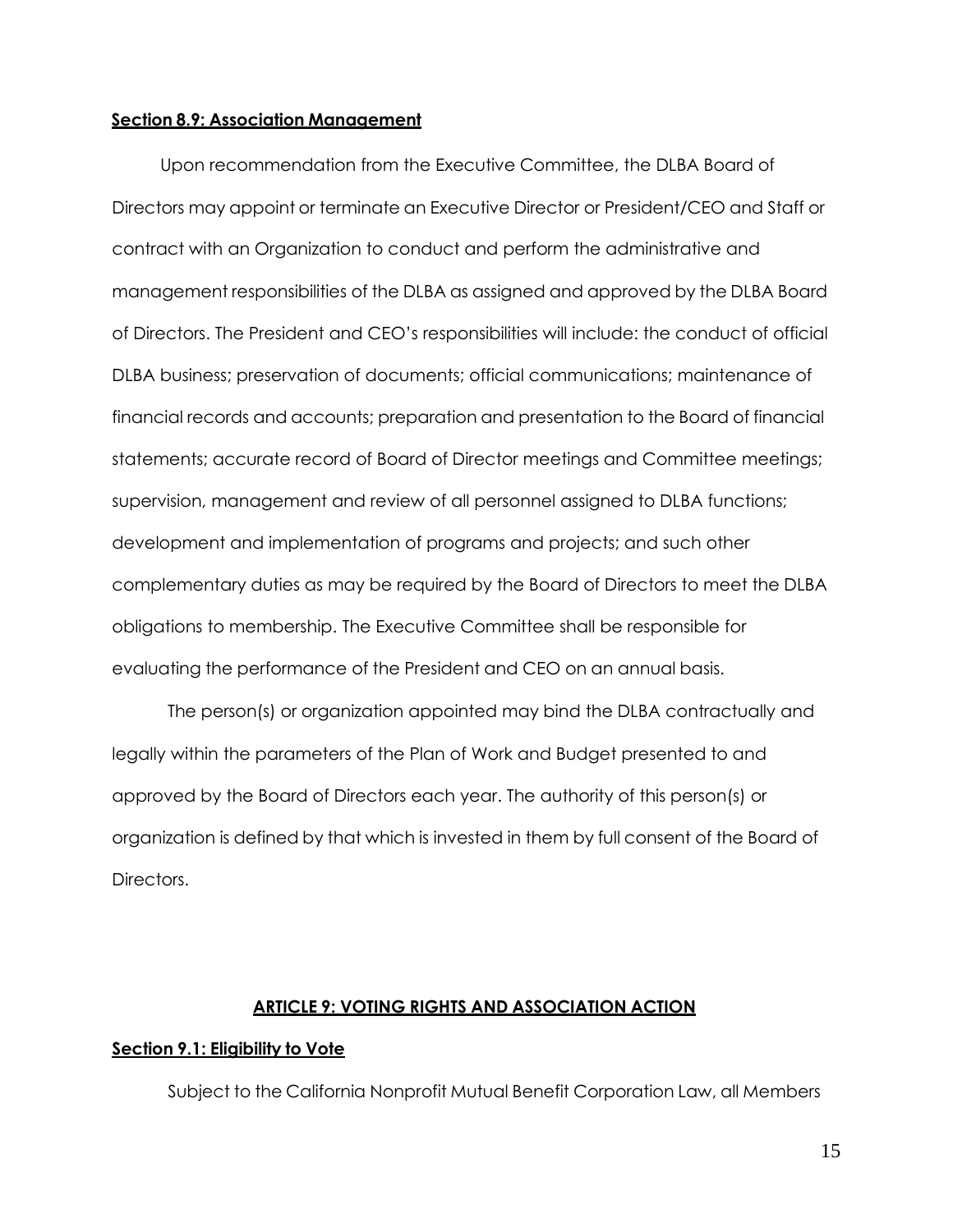in good standing shall be entitled to vote at any meeting of the Corporation.

# **Section 9.2: Manner of Voting**

Voting may be by voice or by slate, except that any election of directors must be by slate.

# **Section 9.3: Number of Votes**

Each member in good standing may cast one vote on each matter submitted to a vote of the members, except for the election of directors.

# **Section 9.4: Chairperson and Secretary of Meeting**

The Chairperson of the Board, or in the absence thereof, the Chair-Elect, shall call the meeting of the Corporation to order and shall act as Chair of the meeting. In the absence of both the Chairperson and the Chair-Elect, the Members shall appoint a Chair for the meeting. The Secretary of the Corporation, if one is elected, shall act as Secretary of all meetings of the Corporation, but in the absence of the Secretary at any meeting of the Corporation, the presiding officer shall appoint any person to act as such Secretary of the meeting.

# **ARTICLE 10: MEETINGS**

# **Section 10.1: Special Meetings**

Special meetings of the Stakeholders of this Corporation may be called by the Board of Directors when deemed necessary.

# **Section 10.2 Special Meetings**

Regular Meetings of the Board of Directors of the Corporation shall be held every other month as set by the Board of Directors, and at any place designated by the Board of Directors near or within the Assessment District. A special meeting of the Board of Directors, for any purpose or purposes whatsoever, may be called by the President, the Chairperson of the Board or by any five directors.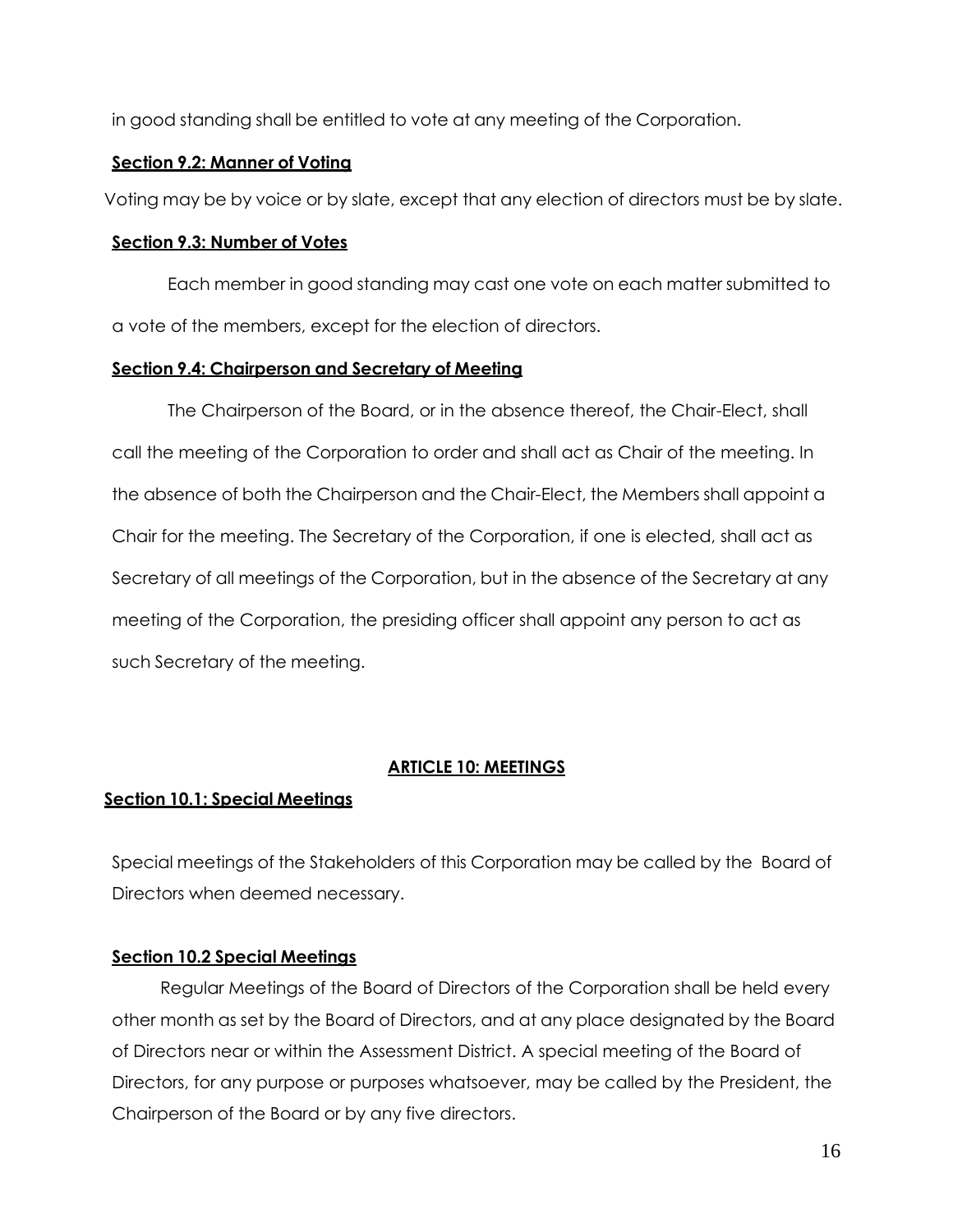#### **Section 10.3: Notice of Meetings; Members**

Notice shall be given in accordance with the Brown Act.

#### **Section 10.4: Affidavit of Mailing Notice**

An affidavit of the mailing of any notice of any Members' meeting, or of the giving of such notice by other means, may be executed by the secretary or any transfer agent of the Corporation, and if so executed, shall be filed and maintained in the Corporation's minute book.

#### **Section 10.5: Notice of Special Meeting; Board of Directors**

Notice of special meetings of the Board of Directors shall include the purpose, time and place for the special meeting, and shall be delivered personally, by phone, email or fax to each director. Notice shall be delivered at least twenty-four hours prior to the time of holding the meeting. Public notification of special meetings must comply with the Brown Act.

#### **Section 10.6: Public Attendance and Participation at Board Meeting**

An agenda item indicating Public Comments will appear on each agenda. When that item is called, the Chair will ask if anyone in the public has comments on one or more non-agenda items and will recognize those who do. The Chair shall allocate a time limit for each speaker during public comments. During discussion of regular agenda items, the Chair may allow members of the public to speak on each item at his or her discretion and may limit the amount of time each speaker is allowed. The Chair may, at their discretion, allow public comments on items not on the agenda; however, no action may be taken by the Board on that subject at that time. Members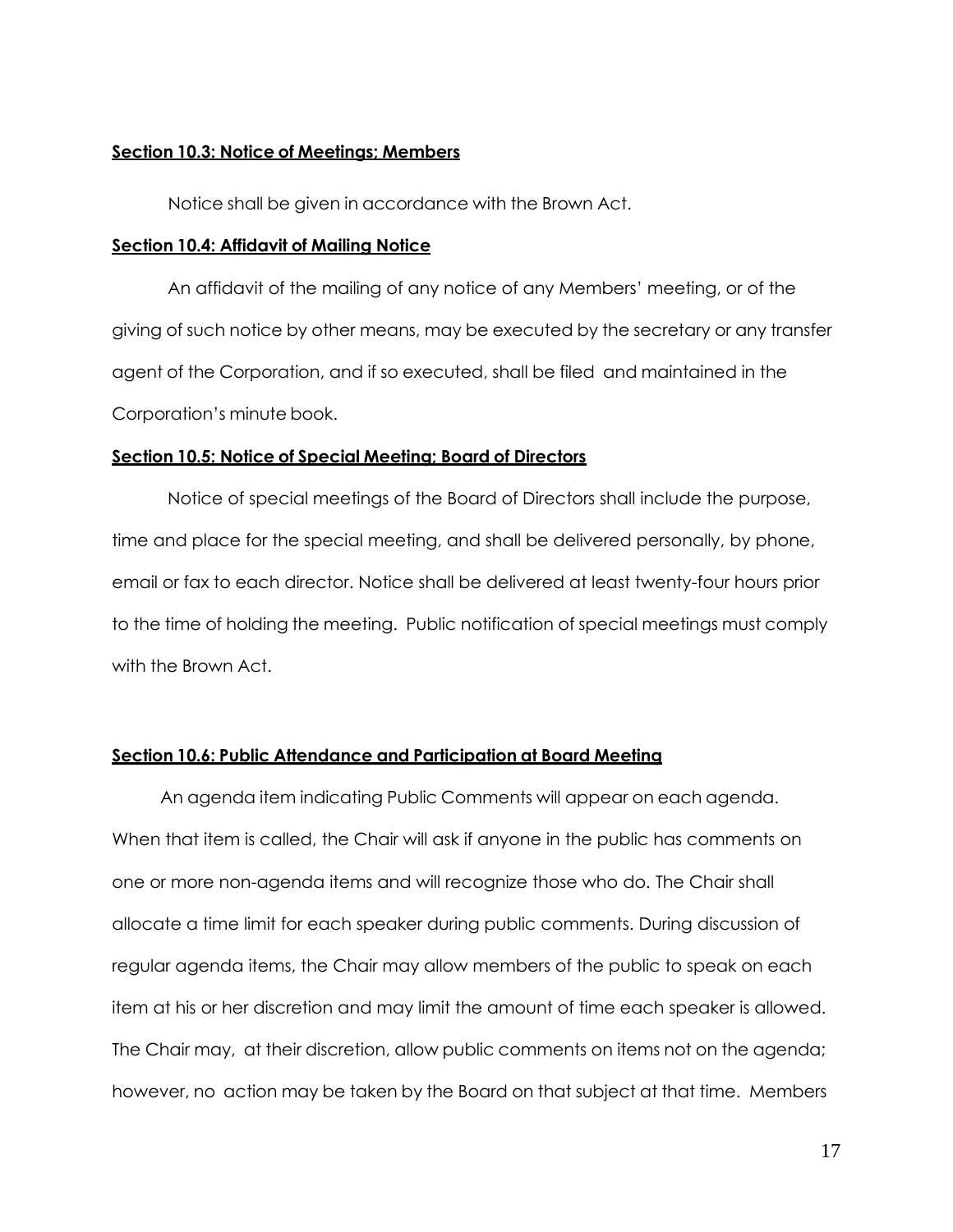of the public must obey the Board's parliamentary procedures. Disruptive behavior shall not be tolerated.

# **ARTICLE 11: ANNUAL ELECTION**

#### **Section 11.1: Nominations/Elections**

By February 28 in an election year, the Chairperson shall appoint a Nominating/Election Committee, subject to the approval of the Board of Directors. The members shall be members of the Board of Directors and shall either not be eligible for election to the Board or shall agree not to stand for election to the Board.

# **Section 11.2: Term of Office**

Board members shall be elected for two-year terms for a maximum of three consecutive terms (six years), upon which time a minimum one-year break from the Board service must be observed before re-joining the Board in the manner described in the Election Procedures (Appendix I). The Chairperson, the Chair-Elect, and the Immediate Past Chairperson shall have their Board terms extended so that they can serve out their respective terms of office on the Board. Newly elected Board members assume their responsibilities the first day of the corporation's new fiscal year, October 1.

#### **Section 11.3: Election Procedures** (Appendix I)

DLBA Staff shall keep or cause to be kept the Election Procedures at the principal office or such other place as the Board may direct. Should it be necessary, the Board may vote to change the Election Procedures, provided any amendments, deletions, or additions affecting elections for Directors and Officers are approved by February 28 in an election year.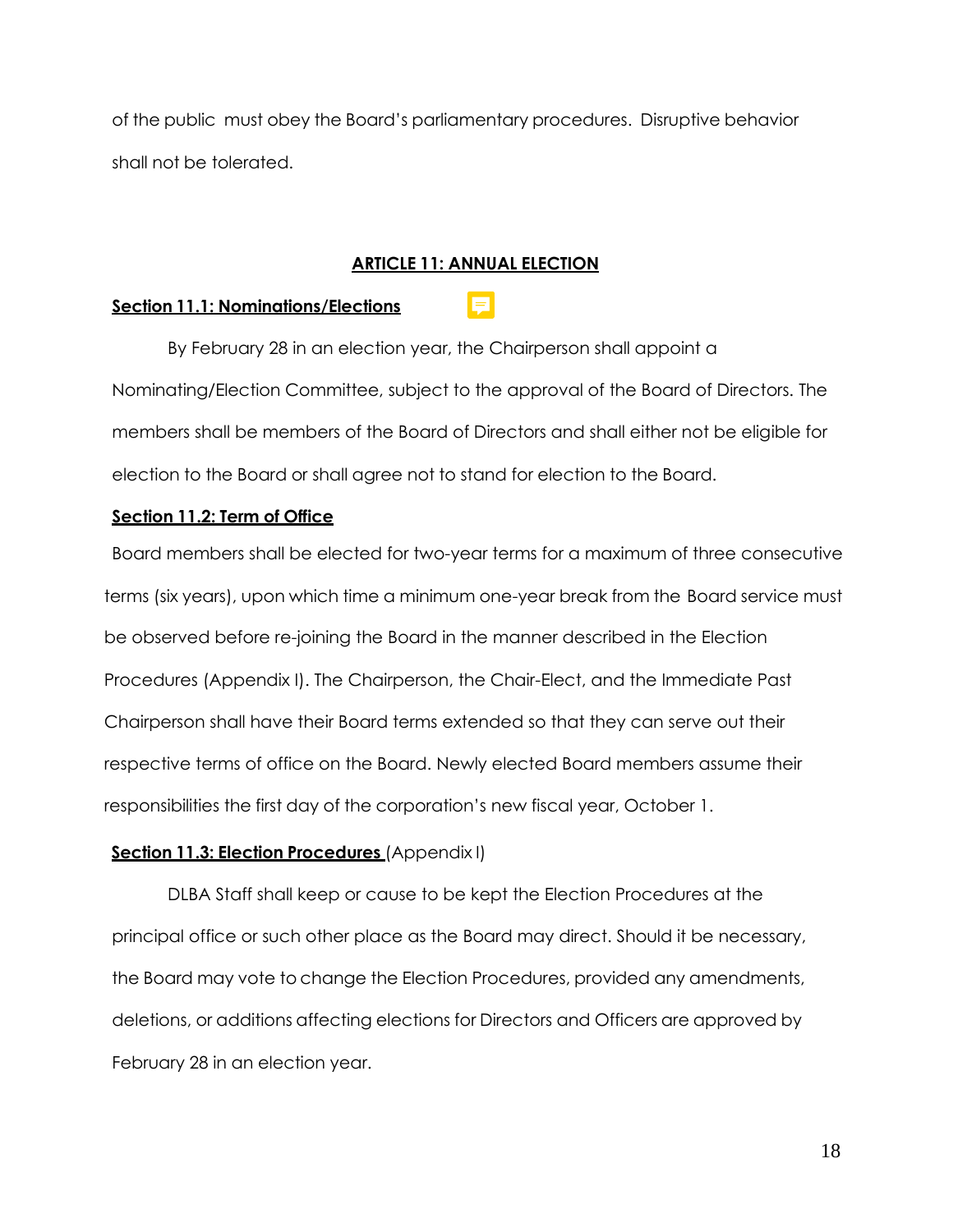# **Section 11.4 Removal of Directors**

- A. **Absences.** If any director misses two consecutive regular Board meetings, or misses one third of the regularly scheduled meetings in a one-year period, the Board may declare that member's seat vacant. The Board vote may be conducted by slate vote. In the case of extenuating circumstances, special consideration may be considered by the Board.
- B. **Vacancies.** Any vacancy which may occur on the Board shall be filled by the Executive Committee from the category so vacated. The candidate(s) named to fill the vacancy shall be sent to the Board of Directors within thirty days of being advised of the vacancy. The Board of Directors shall approve or deny the recommendation.
- C. Directors may disqualify themselves from membership on the Board of Directors by failure to complete all forms and disclosures as required by law.
- D. No reduction of the authorized number of directors shall have the effect of removing any director before the director's term of office expires.
- E. Directors may be removed as a consequence of violating the Code of Ethics and Conduct consistent with the manner described in the Code.

# **ARTICLE 12: OFFICERS**

# **Section 12.1: Officers of the Corporation**

The principal officers of the Corporation shall be a Chairperson of the Board, Chair-Elect, Treasurer, and Secretary. The Chairperson, Chair-Elect, Immediate Past Chair, Secretary and Treasurer shall serve for one year.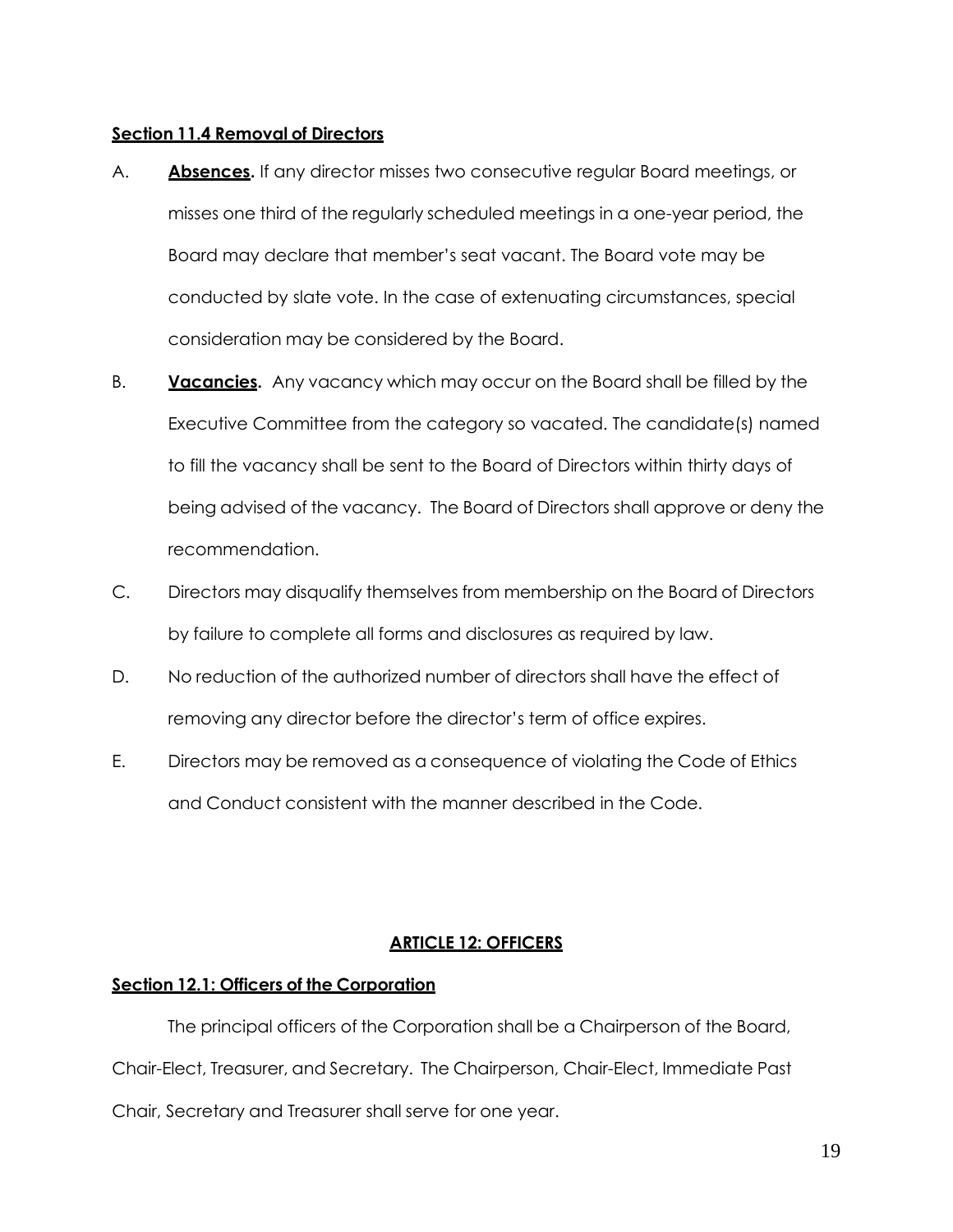# **Section 12.2: Election of Officers (**Appendix I, Article 5)

The officers of this Corporation shall be chosen in accordance with the Election Procedures (Appendix I) and shall serve at the pleasure of the Board, subject to the rights of any officer under any employment contract.

# **Section 12.3: Removal of Officers**

Any officer may be removed, with or without cause, by a majority of the voting directors at that time in office, at any regular or special meeting of the Board.

# **Section 12.4: Resignation of Officers**

Any officer may resign at any time by giving written notice to the Board. The resignation shall take effect on the date notice is received or at any later time specified in the notice. Unless otherwise specified in the notice, the resignation need not be accepted to be effective. Any resignation shall be without prejudice to any rights of the Corporation under any contract to which the officer is a party.

# **Section 12.5: Vacancies in Office**

A vacancy in any office because of death, resignation, removal, disqualification, or any other cause shall be filled in the manner prescribed in these Bylaws for normal appointments to that office, provided, however, that vacancies need not be filled on an annual basis.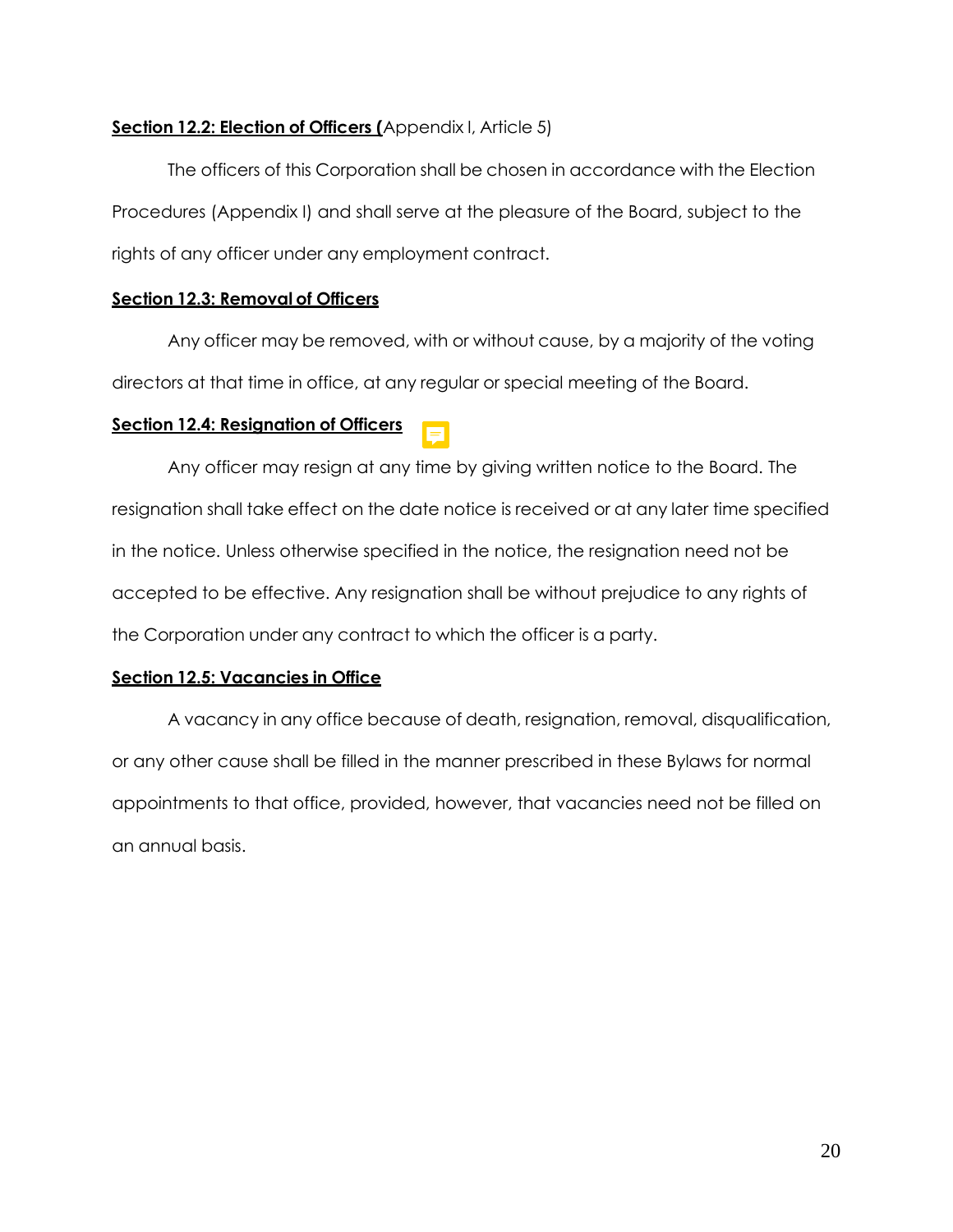#### **Section 12.6: Responsibilities of Officers**

- A. **Chairperson of the Board**: The Chairperson of the Board shall serve in that position for one year and be subject to the control and supervision of the Board. The Chairperson generally shall preside over meetings and supervise the activities and affairs of the Corporation. The Chairperson may enter into discussions and vote at meetings. The Chairperson shall have such other powers and duties as may be prescribed by the Board or these Bylaws.
- B. **Chair-Elect of the Board**: The Chair-Elect shall serve in that position for one year and shall become the Chairperson of Board after the Chair completes the term or for some other reason is no longer able to serve. Chair-Elect of the Board shall in the absence or disability of the Chairperson perform his or her duties. The Chair-Elect shall have such other powers and perform such other duties as from time to time may be prescribed by the Board or the Bylaws. The Chair-Elect shall serve as the Chair of the Governance Committee.
- C. **Secretary**: The Secretary shall serve in that position for one year and keep or cause to be kept at the principal office or such other place as the Board may direct, a book of minutes of all meetings and actions of the Board and of committees of the Board. The Secretary shall also keep, or cause to be kept, at the Corporation's principal office in the State of California, a copy of the Articles of Incorporation and Bylaws, as amended to date.
- D. **Treasurer**: The Treasurer shall serve in that position for one year and perform the duties of a corporate treasurer as required by law. The Treasurer shall serve as the Chair of the Finance Committee.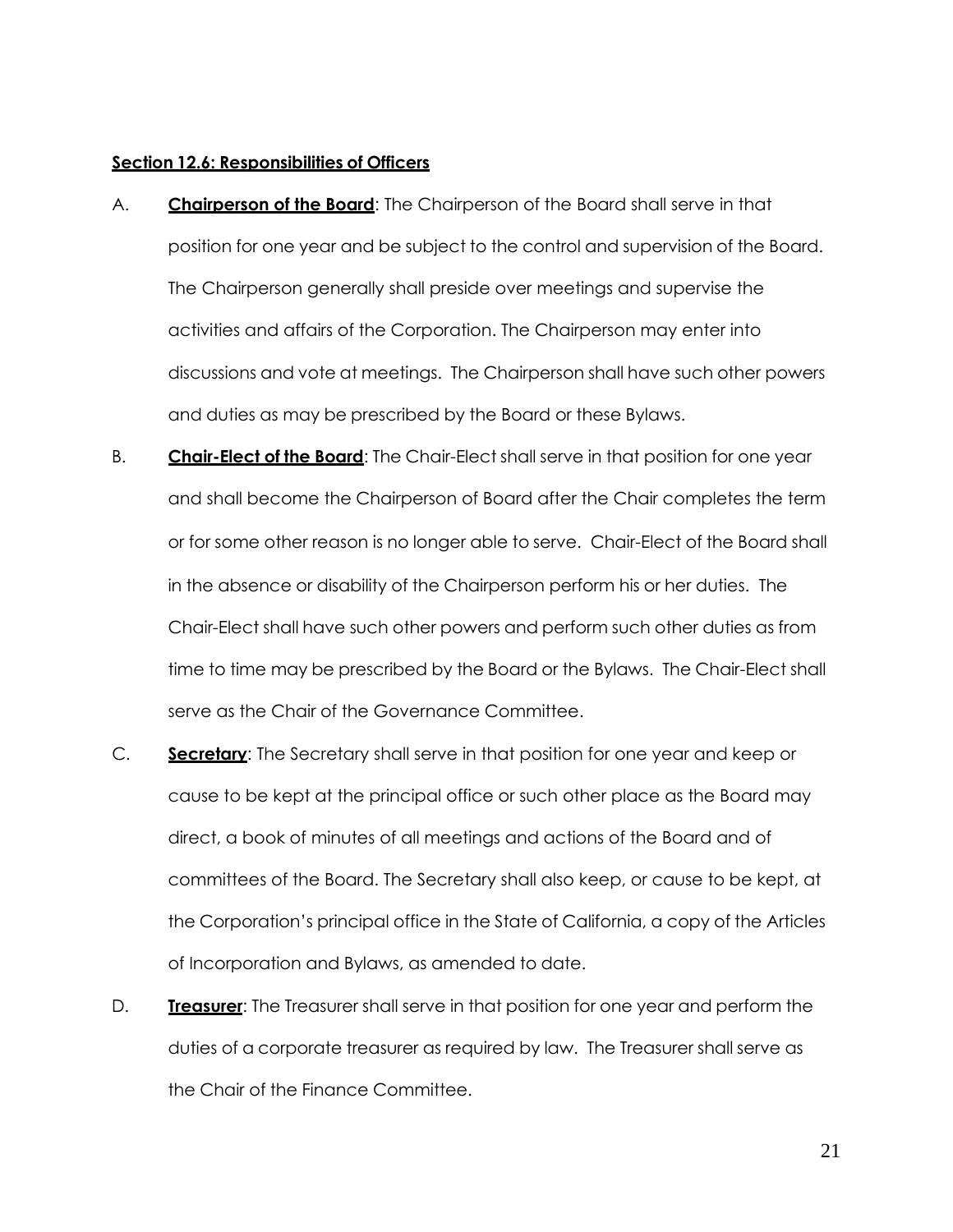(a) **Books of Account**: The Treasurer of the Corporation shall review, or cause to be maintained, adequate and correct books and accounts for the properties and transactions of the Corporation. The books of account shall be open to inspection by any Director or person appointed by the Board of Directors at all reasonable times.

(b) **Deposit and Disbursement of Money and Valuables**: The Treasurer shall review and approve all disbursements of funds of the Corporation as may be ordered by the Board, shall review all deposits of money and other valuables in the name and to the credit of the Corporation as may be designated by the Board and shall have other powers and perform such other duties as may be prescribed by the Board or the Bylaws.

(c) **General Fund**: All receipts of funds from the City of Long Beach pursuant to Ordinances C-5106 and C-5145 shall be paid into the general fund and shall be disbursed as authorized by the DLBA Board of Directors for operation, management and promoting activities of the Association.

(d) **Reserve Fund**: The Association Management with approval of the Board of Directors is hereby authorized to transfer as directed receipts from all revenues plus any surplus at the end of the fiscal year to the reserve fund.

(e) **Disbursements**: All disbursements shall be made by check or online banking, signed by the Chairperson, Chair-Elect, Treasurer, Secretary, or by any two of the above officers; or counter-signed by the Executive Director or President/CEO, or their designee. All disbursements must include at least one of the aforementioned officers' signature or authorization.

(f) **Sufficient Funds:** No expenditure shall be authorized unless there are sufficient funds on hand or available for the purpose of said expenditure.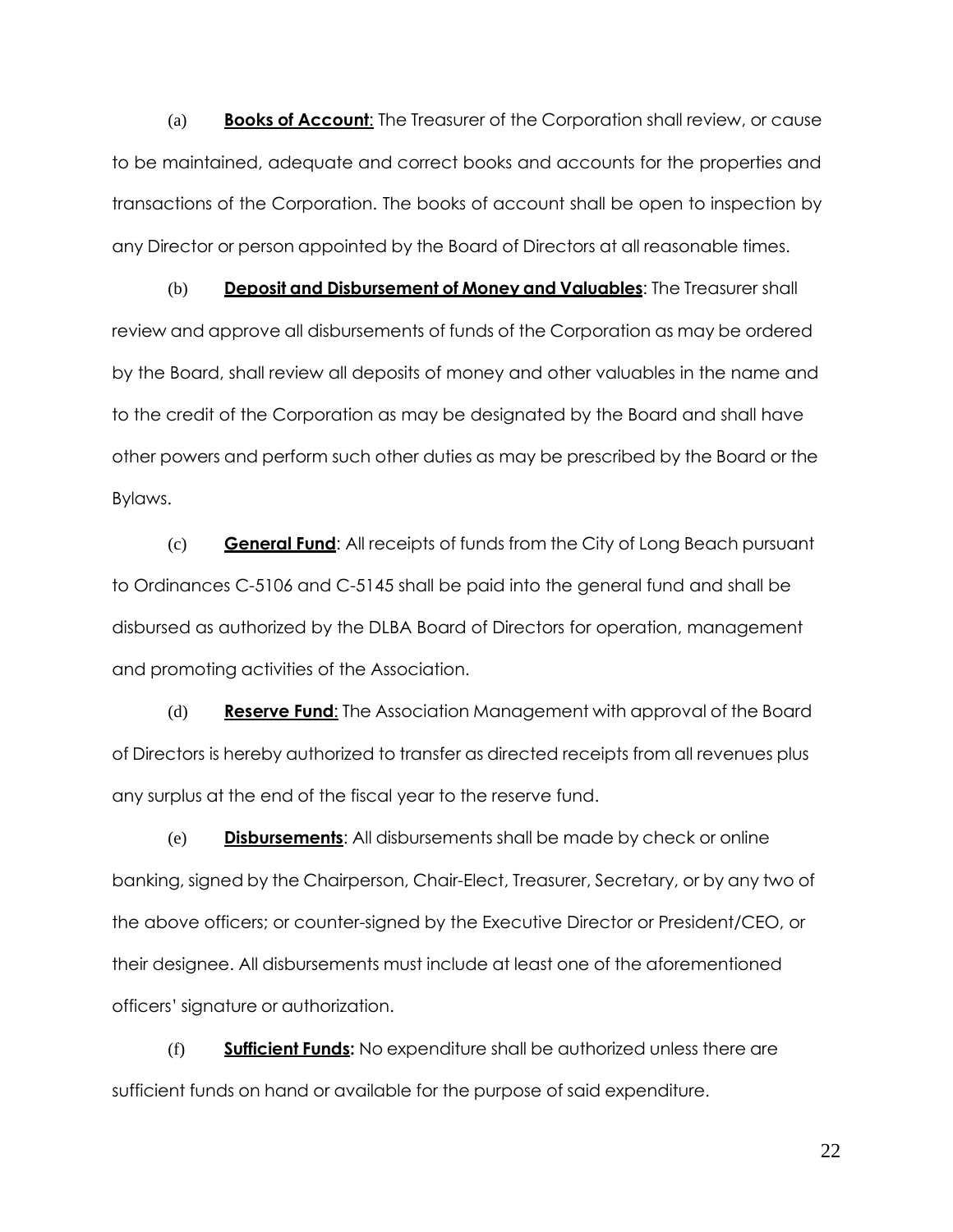#### **ARTICLE 13: BUDGET**

A. At least thirty (30) days before the end of the fiscal year, or when required by the City of Long Beach, the Corporation Management and the Executive Committee shall prepare a budget of anticipated revenues and expenditures for the ensuing fiscal year as directed by the Board of Directors and submitted to the Board of Directors for review and adoption.

B. All expenditures during the year shall be made within the framework of the respective budgets, unless authorization is given by the Board of Directors to expend a higher amount than provided in the budget. Any expenditure for nonbudgeted items cannot be committed until first being approved by the Board of Directors. Any program and project expenditures greater than \$100,000 must be approved by the Board of Directors or Executive Committee.

C. The DLBA shall make every effort to purchase products and services from Long Beach based businesses. It will not be deemed a conflict of interest if those Long Beach based businesses are also members of the DLBA Board or Association. The DLBA Board is required to issue a Request for Proposals (RFP) for contracted products or services valued at more than \$100,000 per year, per project, and bids from at least three vendors shall be required. Staff will make best efforts to acquire competitive bids on remaining projects estimated between \$25,000 - \$99,999. Interested bidders cannot vote on the contract award.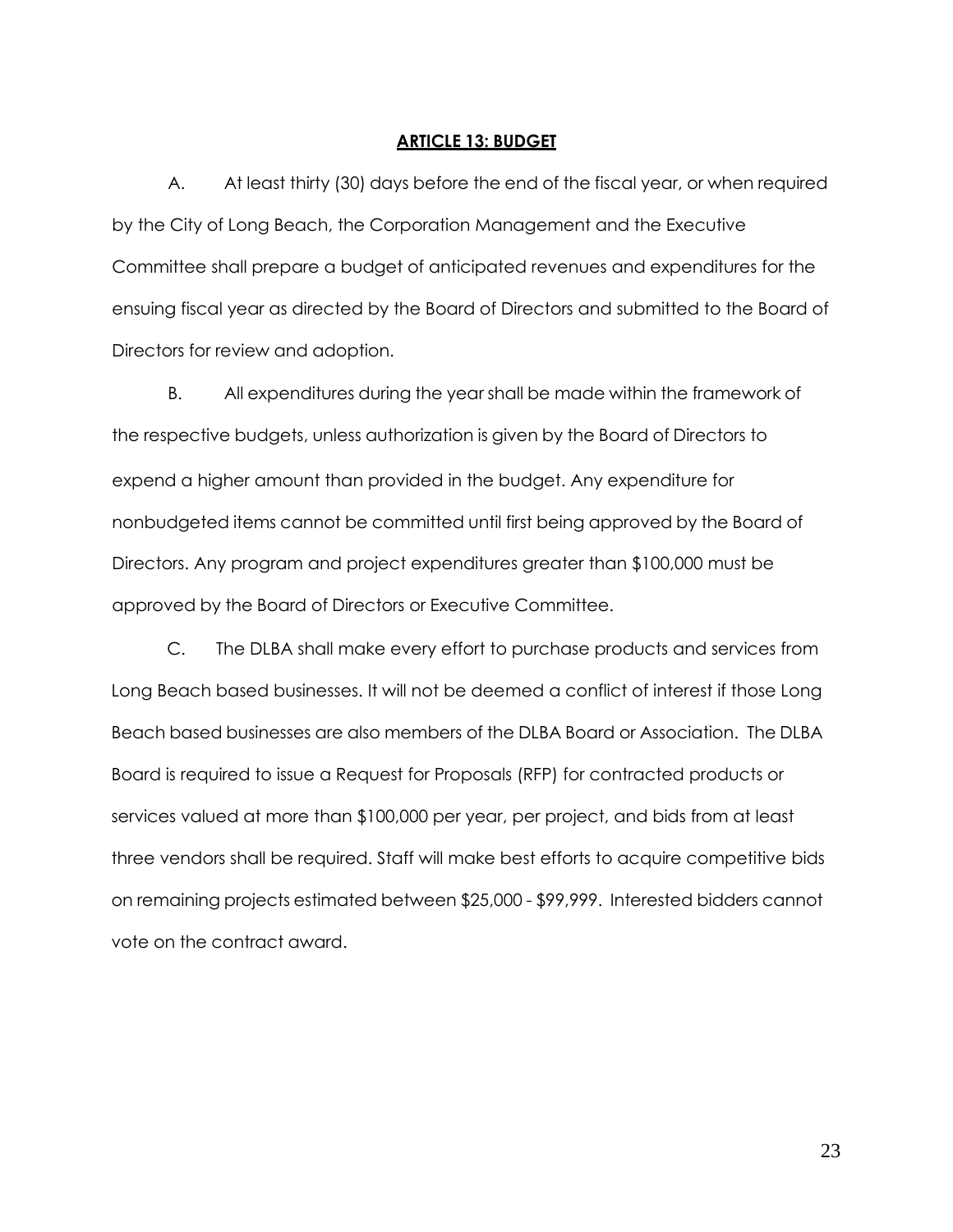# **ARTICLE 14: FISCAL YEAR**

This fiscal year of the Association shall be from October 1 to September 30.

#### **ARTICLE 15: SEAL**

The Seal of the Association shall be circular in form and shall have inscribed thereon the name of this corporation and the state and date of its incorporation.

### **ARTICLE 16: CORPORATION RECORDS**

#### **Section 16.1: Maintenance and Inspection of Bylaws**

The Corporation shall keep at its principal office, or if there is no principal office, at a place designated by the Board of Directors from time to time, the original or a copy of the Bylaws amended to date. Upon written request of any Member, the Chairperson or Secretary shall furnish to such Member, at the Member's expense, a copy of the Bylaws as amended to date.

#### **Section 16.2: Corporation Records**

The Corporation shall keep at its principal office, or if there is no principal office, at a place designated by the Board of Directors from time to time, the original or a copy of the minutes of all Board of Directors meetings, Committee meetings, and Corporation meetings to date. Upon written request of any Member, the Chairperson or Secretary shall make available to such Member, within a reasonable time, the minutes requested for inspection at a place within the Assessment Area designated by the Chairperson or Secretary.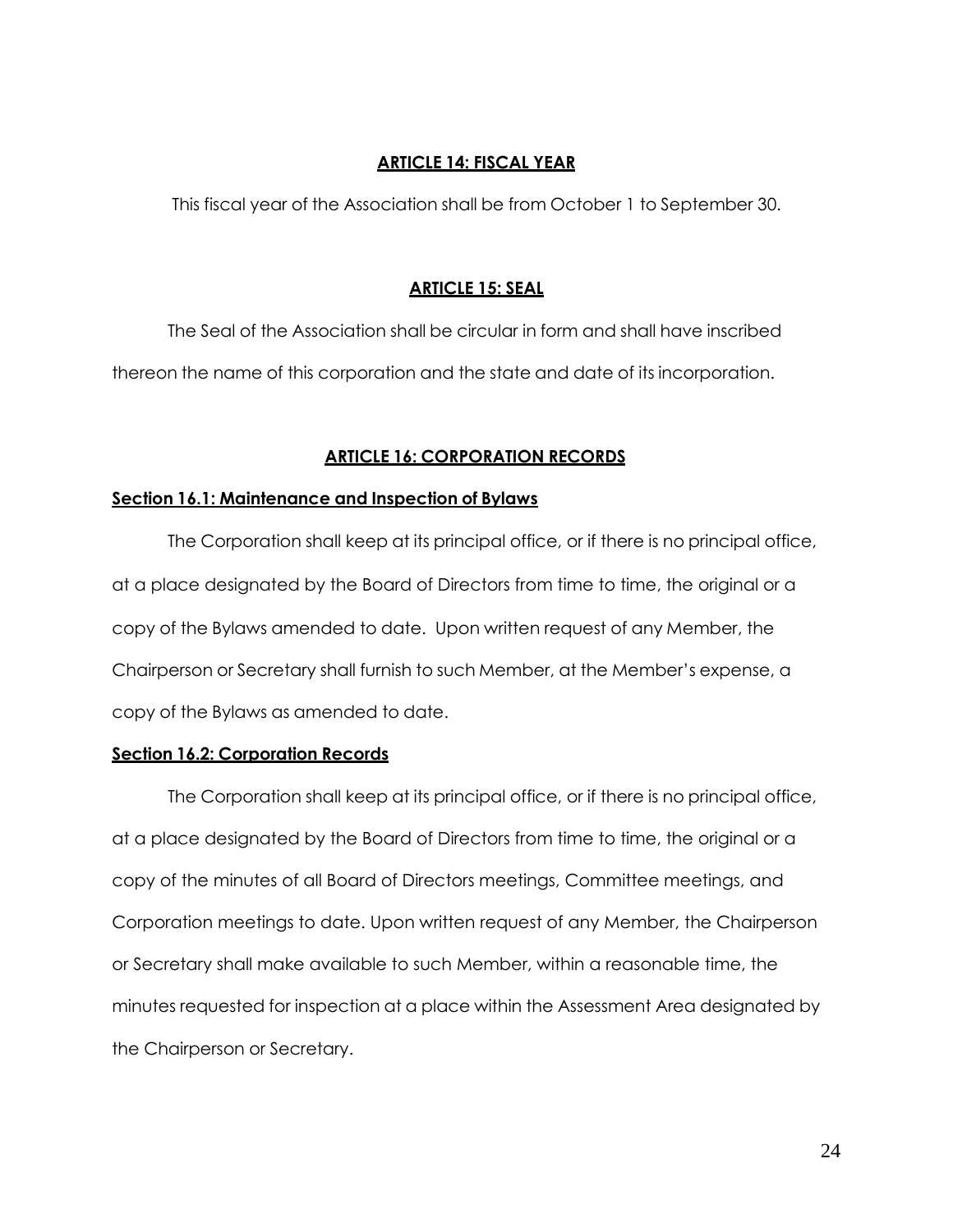#### **Section 16.3: Financial Records**

The Corporation shall keep at its principal office, or if there is no principal office, at a place designated by the Board of Directors from time to time, the original or a copy of all financial records of the Corporation to date. Upon written request of any Member, the Chairperson or Secretary shall make available to such Member, within a reasonable time, the financial records requested for inspection at a place within the Assessment Area designated by the Chairperson or Secretary.

### **ARTICLE 17: GENERAL ORGANIZATION MATTERS**

#### **Section 17.1: Checks, Drafts and Evidence of Indebtedness**

All checks, drafts, or other orders for payment of money, notes, or other evidences of indebtedness, issued in the name of or payable to the Corporation, shall be approved or endorsed by such person or persons, and in such manner as, from time to time, shall be determined by resolution of the Board of Directors.

# **Section 17.2: Corporation Contracts and Instruments; How Executed**

The Board of Directors, except as may otherwise be provided in these Bylaws, may authorize any officer or officers, agent or agents, to enter into any contract or execute any instrument in the name of, and on behalf of, the Corporation. Such authority may be general or confined to specific instances. Unless so authorized or ratified by the Board of Directors or within the agency power of any officer, no officer, agent or employee shall have any power or authority to bind the Corporation by any contract or engagement or pledge its credit or to render it liable for any purpose or to any amount.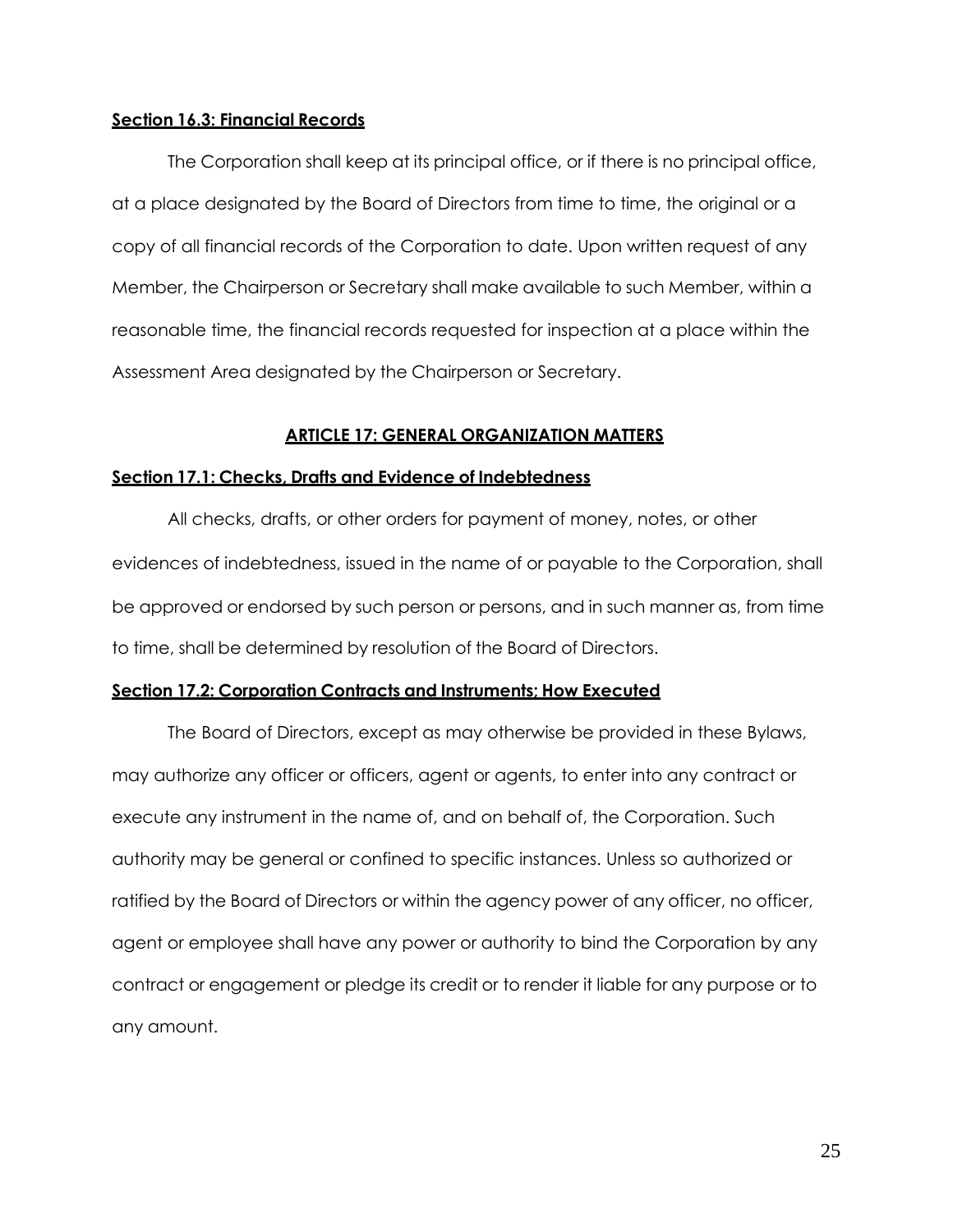# **ARTICLE 18: AMENDMENTS TO BYLAWS**

New Bylaws may be adopted, or these Bylaws may be amended or repealed, by a two-thirds majority vote at any properly noticed meeting of the Corporation by the Members entitled to vote who attend that meeting.

# **ARTICLE 19: INDEMNIFICATION OF DIRECTORS, OFFICERS, EMPLOYEES AND AGENTS**

The Corporation may, at its option and to the maximum extent permitted by California law, indemnify each of its agents against expenses, judgments, fines, settlements and other amounts actually and reasonably incurred in connection with any proceeding arising by reason of the fact that such person is or was an agent of the Corporation.

# **ARTICLE 20: OTHER PROVISIONS**

# **Section 20.1: Parliamentary Authority**

The rules contained in the current edition of Robert's Rules of Order, Newly Revised shall govern the Corporation in all cases to which they are applicable and in which they are not inconsistent with these Bylaws, municipal codes, state and federal statutes, and any special rules adopted by this Corporation.